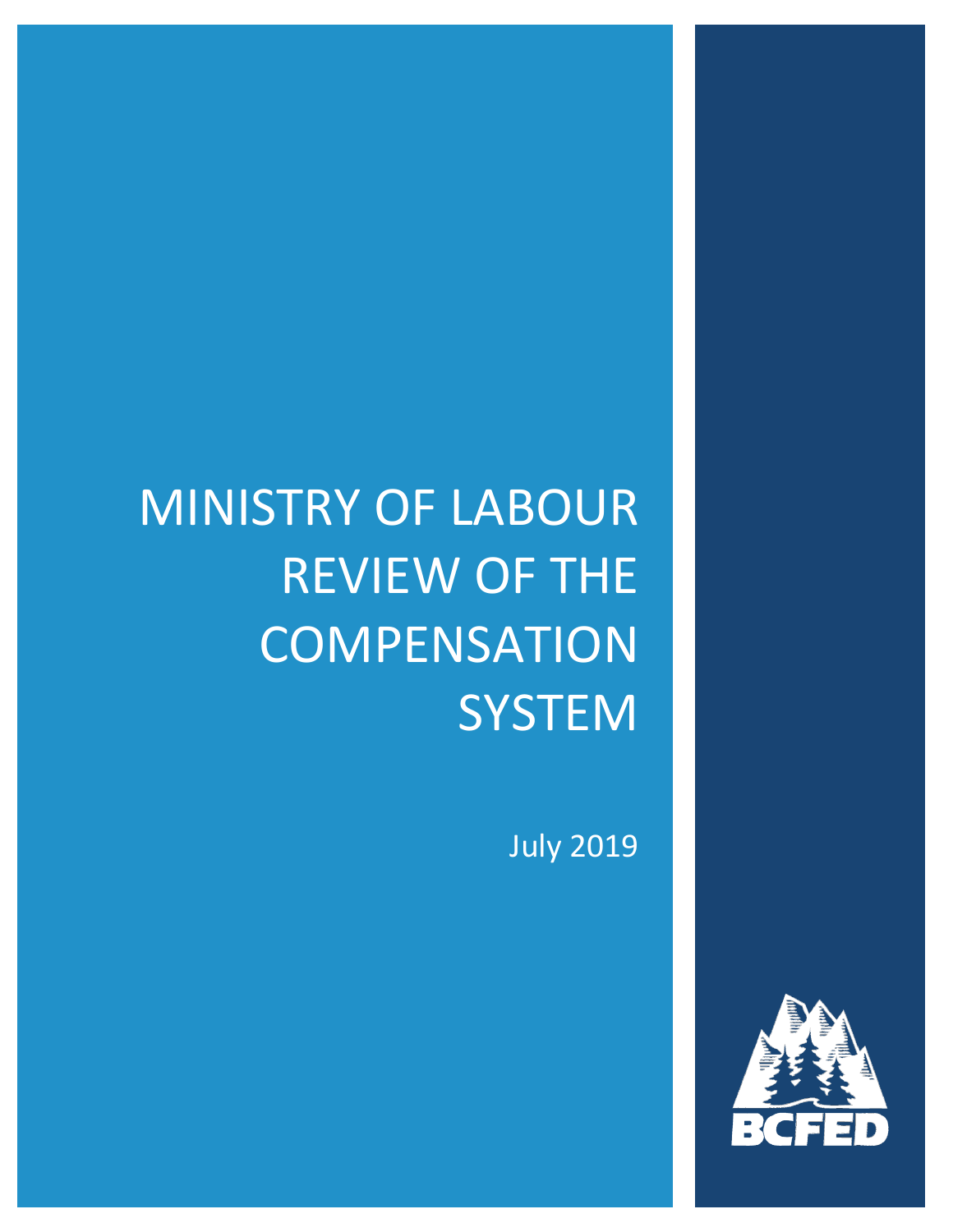## Authority

This document is respectfully submitted on behalf of the Executive Officers of the BC Federation of Labour and represents the views of more than 500,000 affiliated members across the province of British Columbia.

Our members work in every sector of the economy and in every community in British Columbia. Everyday they go to jobs that may put them at risk of serious physical and psychological injury, occupational disease or death.

The BCFED is recognized as a major stakeholder by the Workers' Compensation Board (WCB, the Board).

We advocate for all BC workers for stronger preventative legislation and for full compensation for injured workers and their families.

We applaud the government's decision to conduct this long overdue review of BC's compensation system. The BCFED, our affiliates and worker advocates have lobbied the Liberal government and the WCB for nearly two decades to have the system brought back from the brink of disaster for injured workers.

W Laired Rock

**W. Laird Cronk** President

1510-19sub compensation review submission july 2019/km<sup>movel</sup>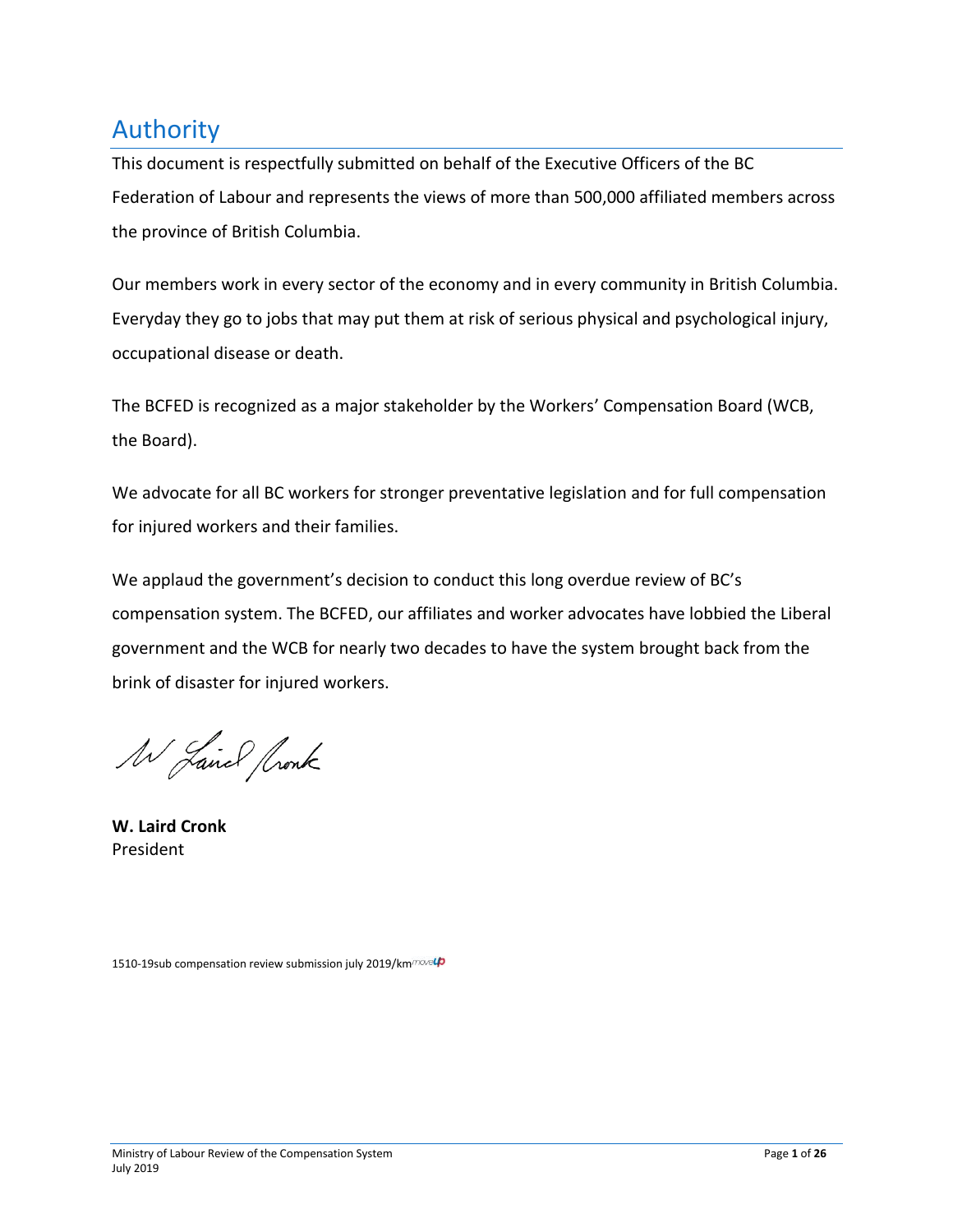## **Background**

In our oral submission to the compensation review, BCFED President Laird Cronk began his presentation with an overview of the history of workers' compensation in British Columbia, believing it is important to understand the original intent and how far we have shifted away from those principles.

In the 19th century, British Columbia was primarily a resource-based economy, with logging, fishing, and mining the largest industries. Working conditions were deplorable, including nearly non-existent health and safety protections for workers, no employer accountability or liability, and very little government oversight.

From the beginning, labour and progressive political activists lobbied side by side for a workplace health and safety prevention and enforcement regime that allows every worker to return home healthy and safe each day, and for injured workers and surviving dependents to be made whole with full compensation regardless of fault.

These tireless efforts led to the successful introduction and adoption of BC's first *Workmen's Compensation Act* by two progressive Members of the Legislative Assembly (MLAs) in 1902.<sup>1</sup> While much improved, this legislation left much to be desired and lobbying efforts persisted for significant improvements.

A tripartite Select Committee<sup>2</sup> was formed in 1915, chaired by Avard B. Pineo. The report of the committee, commonly referred to as the "Pineo Report," contained recommendations that led to the birth of our modern day workers' compensation system.<sup>3</sup> The reformed Act, which came into effect on January 1, 1917, was touted as the most comprehensive and progressive legislation in North America at that time.

<sup>1</sup> Chaklader, A. (1998). *History of Workers' Compensation in BC: A Report to the Royal Commission on Workers' Compensation in BC*. Vancouver. Retrieved from: [http://www.qp.gov.bc.ca/rcwc/research/chaklader.pdf.](http://www.qp.gov.bc.ca/rcwc/research/chaklader.pdf)

<sup>2</sup> James H. McVety, Chairman of the BC Federation of Labour, was appointed to represent labour and David Robertson, from the forestry industry, was appointed to represent employers.

<sup>3</sup> Pineo, A. (1916). Report of the Committee of Investigation on Workmen's Compensation Laws. Victoria. King's Printer. Retrieved from[: http://www.wcat.bc.ca/research/WorkSafeBC/WSBC\\_Hist\\_Rpt/1916%20Pineo%20Report%20\(Complete\).pdf](http://www.wcat.bc.ca/research/WorkSafeBC/WSBC_Hist_Rpt/1916%20Pineo%20Report%20(Complete).pdf) [Pineo Report]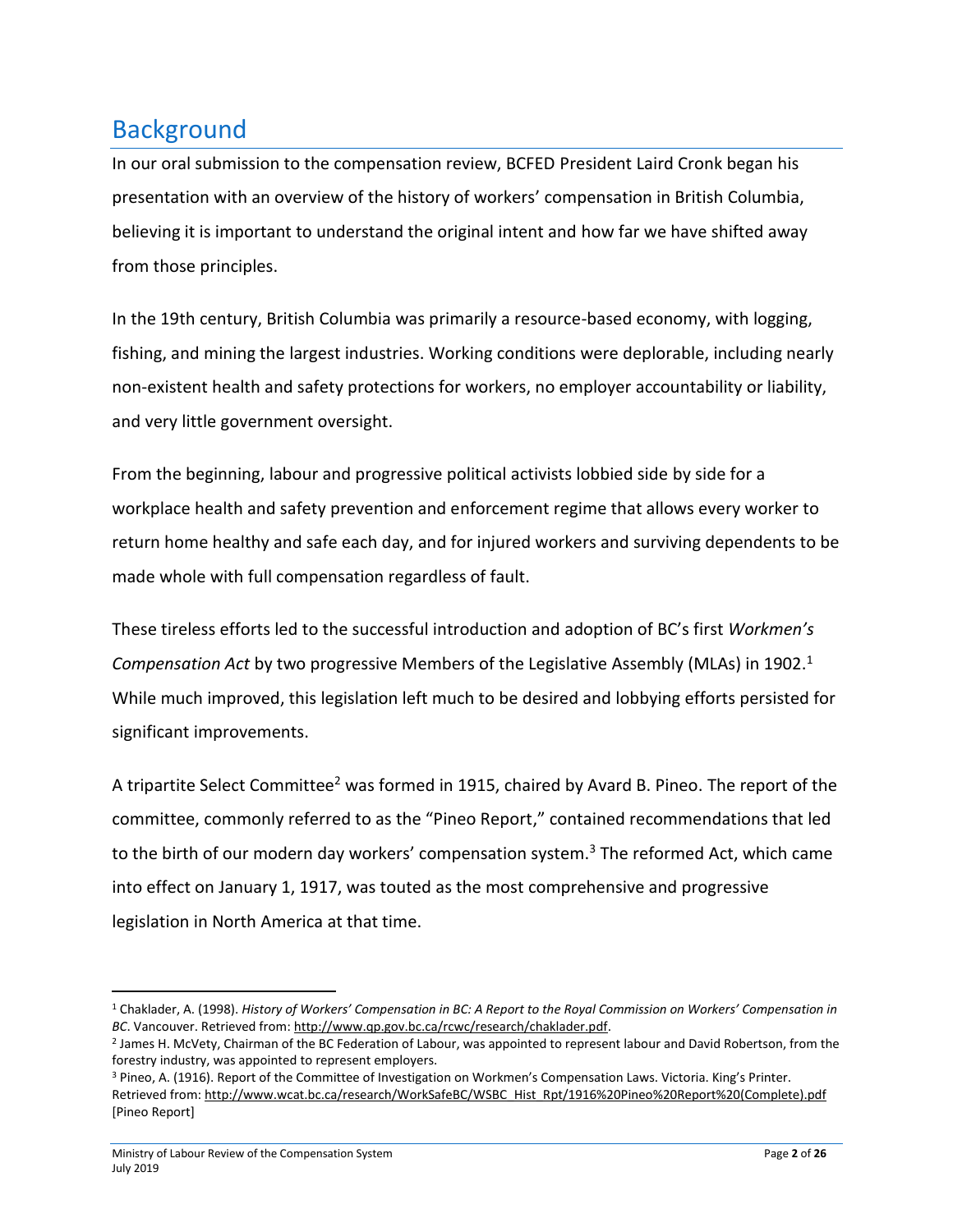BC's amended Act was largely in line with Sir William Meredith's recommendations adopted by the Ontario legislature,<sup>4</sup> often referred to as the "historic compromise,"<sup>5</sup> with some key differences:

- workers in most industries would be covered;
- injured workers would be provided with first aid and medical treatment; and
- safety and accident prevention administration become a principle function of the Board.

It is important to note that woven through the entire Pineo Report was an emphasis on the need to improve employer and worker relations. The committee clearly believed that one way to achieve this was to acknowledge both stakeholder groups in the system and ensure that they were equally and jointly involved in workplace health and safety.

In tandem with that was the foundational acknowledgement by Meredith, echoed by systems based on his principles, that workers' compensation is not akin to private insurance, but is in fact an economic and social system:

*…the very basis of this legislation is that it is social, there is no use disguising the fact. One of the main objects of it is to prevent injured employees and their dependents being made a burden upon the public.<sup>6</sup>*

Over the years that followed, labour and worker-friendly MLAs continued to advocate for reform, including actively participating in the four public inquiries and commissions into the Board between 1942 and 1988, achieving modest improvements in compensation and prevention.

<sup>4</sup> Meredith, W.R. (1913). *The Meredith Report*. Ontario. Retrieved from:

[http://www.ontla.on.ca/library/repository/mon/26005/203796s.pdf.](http://www.ontla.on.ca/library/repository/mon/26005/203796s.pdf) [Meredith Report]

<sup>5</sup> Labour and workers' advocate communities have long considered the "historic compromise" as mainly myth. A review of the changing jurisprudence at the time in favour of significant worker awards, in comparison to the extremely modest benefits proposed, gives credence to the view that employers gained more in the "compromise" than workers did. In the current BC system, any idea of "compromise" has been completely lost. [reproduced from conversations with Jim Sayre and Stan Guenther]

<sup>6</sup> Excerpt from the record of Meredith's 17 sitting; reproduced in Robert Storey's April 18, 2011 submission to the Workplace Safety and Insurance Board's Funding Review Commission, *The "Meredith Principles" – Economic or Humanitarian*, at page 11. [Storey]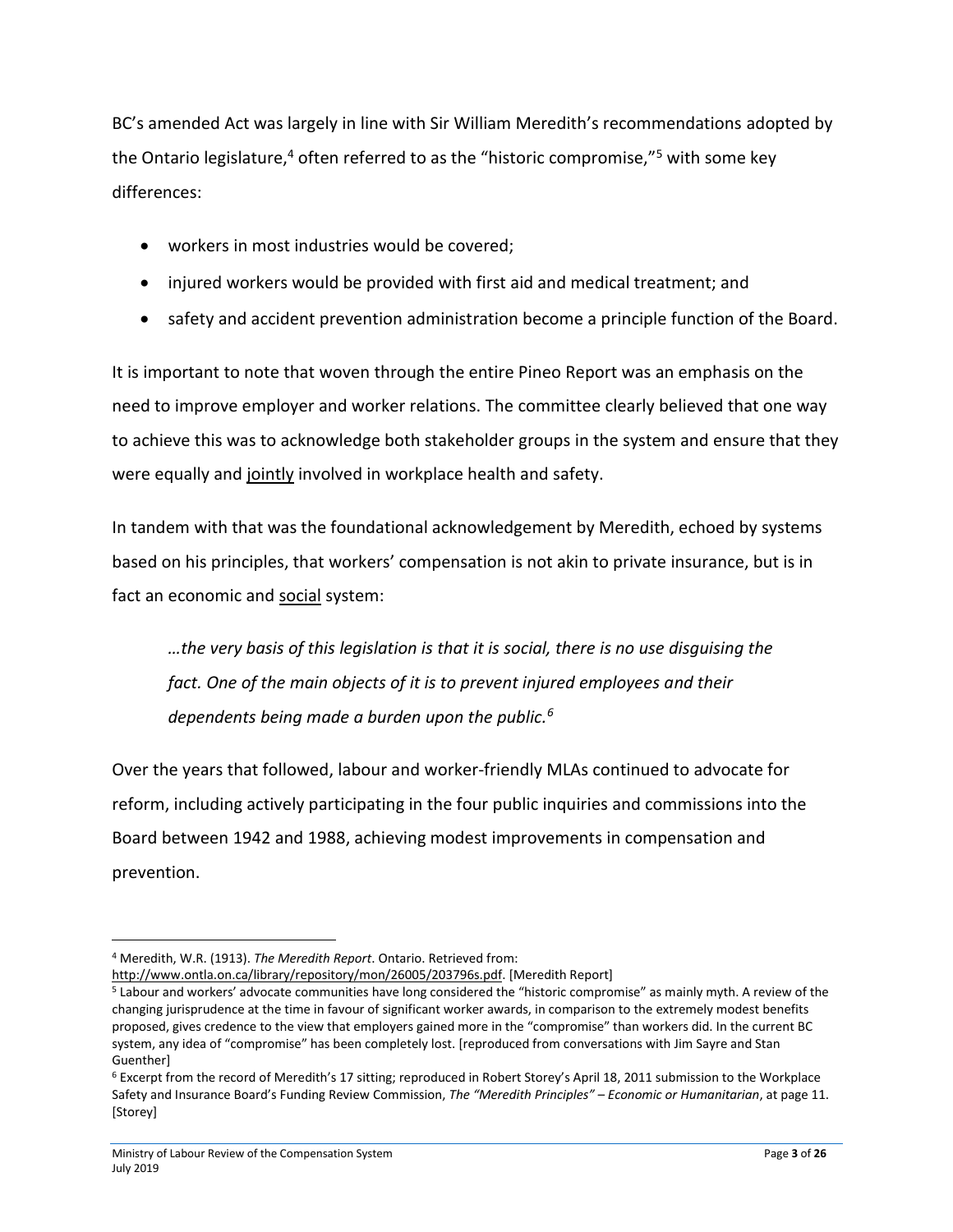In the early 1990s, the New Democratic Party (NDP) government conducted a number of long overdue reviews and commissions of the workers' compensation system – both prevention and compensation – which resulted in progressive changes to the system. This included a tri-partite review of the governance structure which led to the significant achievement of a Board of Directors (BOD) composed largely by an equal number of employer and labour representatives.

By the time of the 1999 Royal Commission, nearing the end of the NDP's governance, although still in need of some progressive reform, British Columbia was leading the country in occupational health and safety and workers' compensation law and policy.

This all changed in 2002 when the BC Liberal government made major changes to the system following two core services reviews prompted by an aggressive employer lobby. These changes included unprecedented concessions proffered under the myth of a financially unsustainable system, resulting in a significant negative impact on occupational health and safety and the fair compensation of injured workers and their surviving dependents.

In 2009, the BCFED commissioned a group of the best and most experienced worker advocates to write a report on the impact of the 2002 legislative changes on injured workers and to make recommendations to repair the damage. This report "Adding Insult to Injury" remains the foundational document to this day.<sup>7</sup> Indeed, many of the recommendations we will make in this report are from the 2009 document. We resubmit that paper with it's recommendations along with this submission.

In the 18 years that have followed, the situation has devolved from bad to worse. The dismantling of the composition of the BOD created an immediate imbalance in the system – the representative voice of labour was systemically removed. The effectiveness of this move is reflected in the overall change in the culture and administration of the Board, with the focus on ensuring that their "customers," the employer community, are satisfied. Senior management

<sup>7</sup> For a comprehensive review of the impacts of these changes on injured workers, see the following report: Guenther, S., Patterson, J., O'Leary, S. (2009) *Changes to the BC Workers' Compensation System 2002-2008. The Impact on Injured Workers - Adding Insult to Injury*. This is available at<http://bcfed.ca/news/briefs/insult-injury>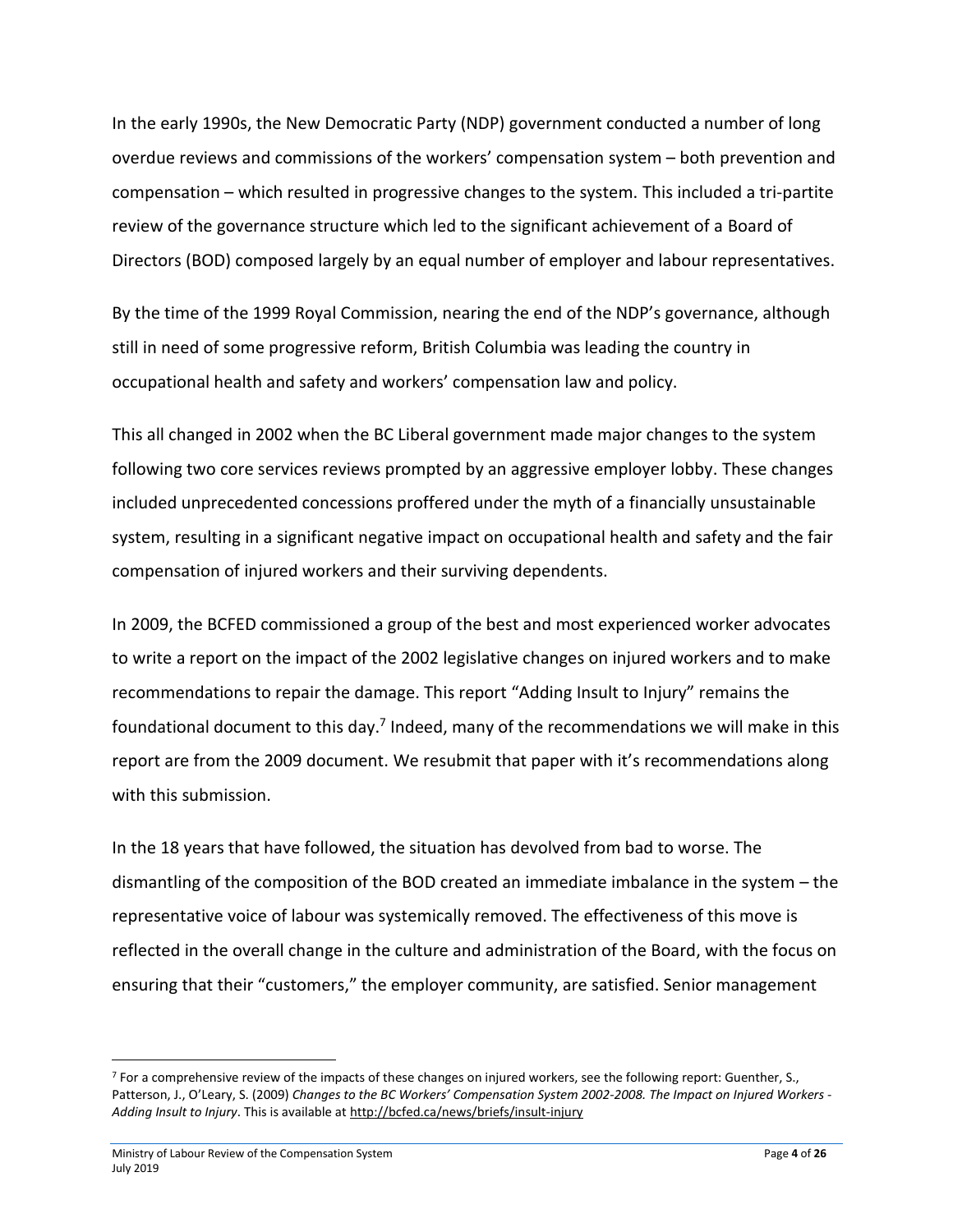proudly refer to the Board as an employers' insurance system—protecting the employers' interests and advocating to return any "surplus"<sup>8</sup> to employers, is top of their agenda.

This new regime of the employers' entitled supremacy has become so entrenched into the employer community, as well as the Board senior leadership and staff, that any assertion that workers should have equal influence in the system and equal, active participation in workplace health and safety, is met with shock, confusion, outrage and fear.

In the same vein, demands for improvements in benefits to injured workers—even up to the imperfect former provisions—are quickly dismissed "owing to groundless fears that disaster to the industries of the Province would follow from the enactment of it." <sup>9</sup> Workers have become little more than an afterthought in the "workers'" compensation system—the "social/humanitarian heritage" forsaken.<sup>10</sup>

This is clearly a significant departure from the wisdom and vision of the Pineo committee of a system designed in the common interest of both stakeholder communities--a vision based on Meredith's principle that "half measures which mitigate but do not remove injustice are … to be avoided."<sup>11</sup> This vision was upheld in every subsequent review of the Workers' Compensation Board until the Liberals took power in 2001.

Now, more than 100 years later, the working people of British Columbia have an opportunity to provide input to the government's compensation review, to be part of the bold shift required to repair our broken compensation system--a system that is based on independence, accountability and responsibility, equity, and fairness.

### Introduction

 $\overline{a}$ 

The compensation review is an important component of the Minister of Labour Harry Bains' mandate to "improve fairness for workers, ensure balance in workplaces and improve

<sup>&</sup>lt;sup>8</sup> The gross surpluses realized by the Board over the past number of years have been made largely off the backs of injured workers as a result of the gutting of the compensation benefits.

<sup>9</sup> Meredith Report, supra note 4 at 22

<sup>10</sup> Storey, supra note 6 at 33

<sup>11</sup> Meredith Report, supra note 4 at 22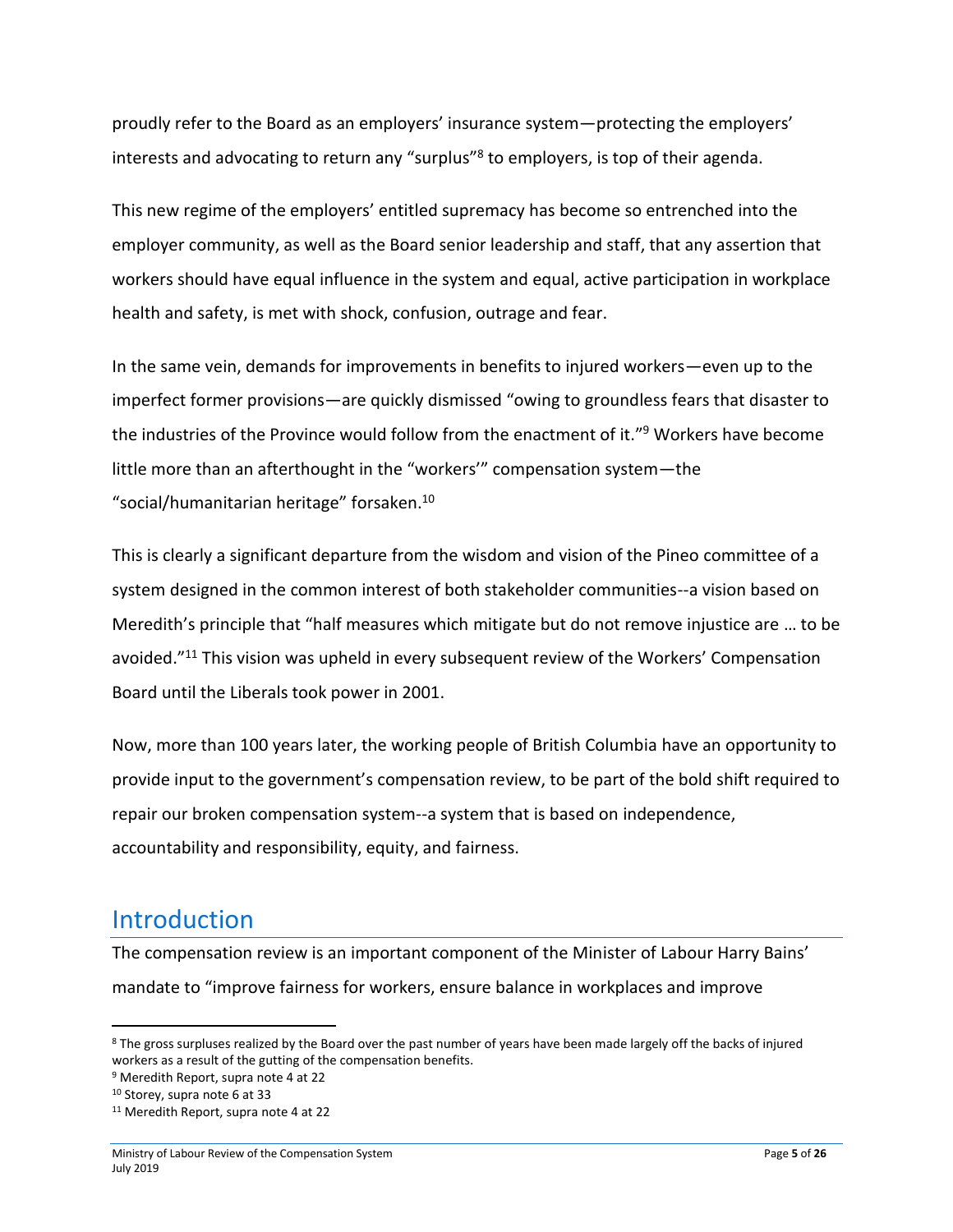measures to protect the safety of workers at work so that everyone goes home safely and that workers and families are protected in cases of death or injury."<sup>12</sup>

The minister has directed the chair of the WCB Board of Directors (BOD) to affect a systemic culture shift to ensure the workers' compensation system is more "worker centred," that injured workers be treated with compassion, respect and dignity.

## Merits and Justice – the Foundational Principle

The BCFED stated the following in our 2019 submission on the Petrie recommendation to amend policy #2.20 to incorporate the requirement that the Board "must make its decision based on the merits and justice of the case":

*Adding discretion back into decision making is foundational to the concept of a worker centered approach to support injured workers. However, it would foster a system which demonstrated respect and empathy for injured workers and treated them as individuals, not as passive recipients subject to rules. This is a necessary part of constructing a worker-centered compensation system.*

This is explained in Insult to Injury:

*Until 2002, the Workers' Compensation Act provided a broad discretion and direction to decision -makers and appeal bodies to make decisions based on the "merits and justice" of the case.<sup>13</sup>*

In a striking departure from such a time-honored and reasonable approach, the core reviewer recommended and the Liberal government enacted legislation to remove this discretion both from decision makers and from the two levels of appeal, making WCB's policies binding. These amendments to the *Workers Compensation Act* (WCA, the Act), gave the politically appointed

<sup>&</sup>lt;sup>12</sup> From the Confidence and Supply Agreement of May 2017, Section 2(d)

<sup>13</sup> Guenther, S., Patterson, J., O'Leary, S. (2009) *Changes to the BC Workers' Compensation System 2002-2008. The Impact on Injured Workers - Adding Insult to Injury*. This is available a[t http://bcfed.ca/news/briefs/insult-injury](http://bcfed.ca/news/briefs/insult-injury)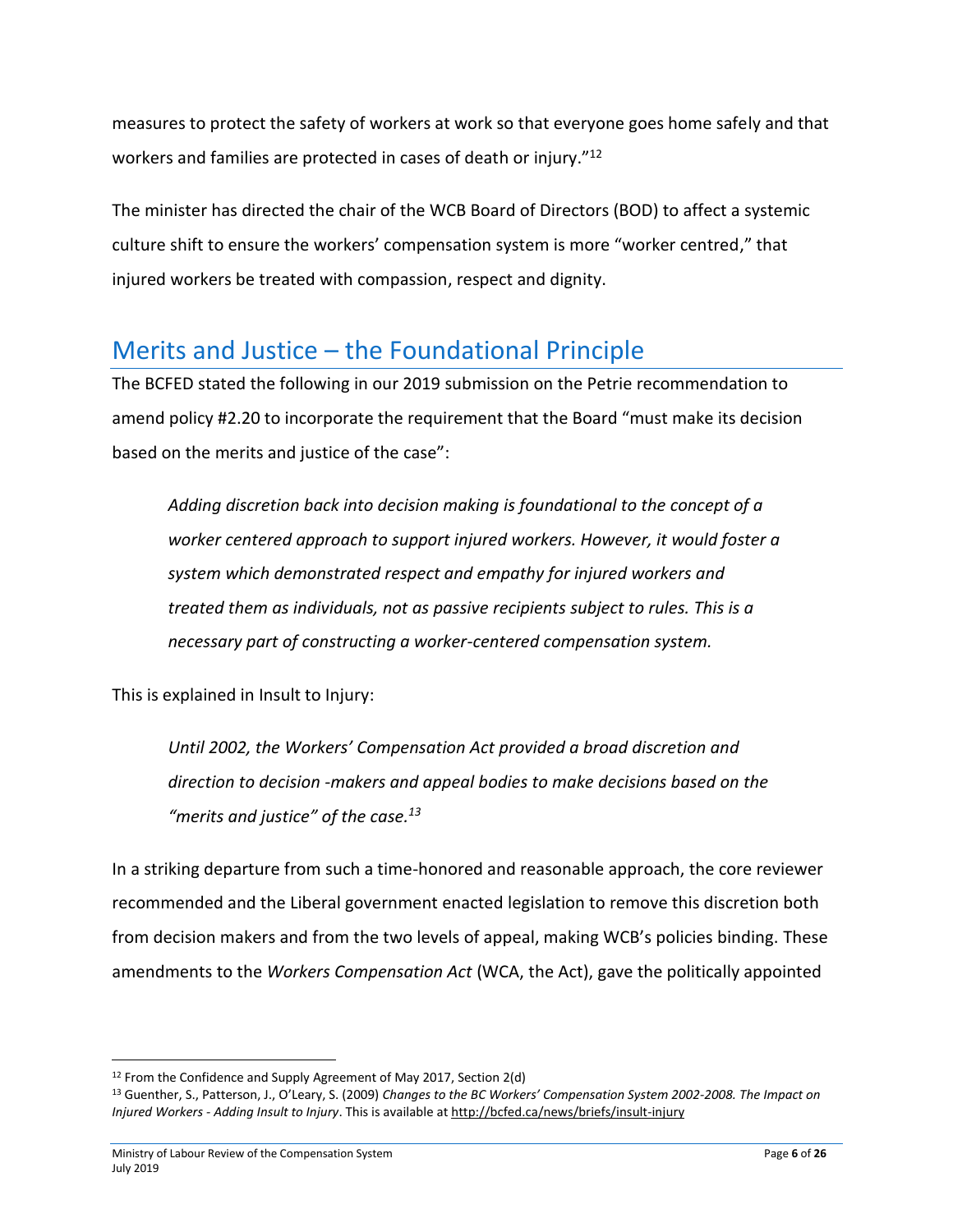BOD the right to develop binding law. The WCB has used this authority to create policies that have eroded workers' benefits.<sup>14</sup>

The BCFED considers the restructuring of the Act and the constant flow of policies have had the sole purpose of diminishing workers and their representatives. The BCFED considers amendments to the Act critical to redressing the wrongs and the imbalance against workers that have existed since 2002.

The BCFED strongly recommends removing WCA Section 99(2) and Section 250(2) that rendered the WCB's policies binding on decision makers and reinstate the consideration of the merits and justice of each claim.

The BCFED submission will respond to each of the elements to be assessed in the mandate of the review.

# 1. The policy and practices used in the workers' compensation system relating to supporting injured workers to return to work

Worker advocates and injured workers continue to assert frustrations with the adjudicative process of the WCB, including timeliness of service, decision-making and implementation, multiple handoffs and uneven decision making. Injured workers often experience delayed care, limited treatments and care that ends before they are fully recovered.

The WCB must change their approach to treatment plans from a rigid one-size-fits-all to an approach that recognizes and responds to the unique needs of each injured worker.

A worker-centred approach means that injured workers and their personal physicians must be consulted and involved in the development of treatment plans and throughout the different

<sup>14</sup> *Changes to the BC Workers' Compensation System 2002-2008. The Impact on Injured Workers - Adding Insult to Injury*. This is available at<http://bcfed.ca/news/briefs/insult-injury>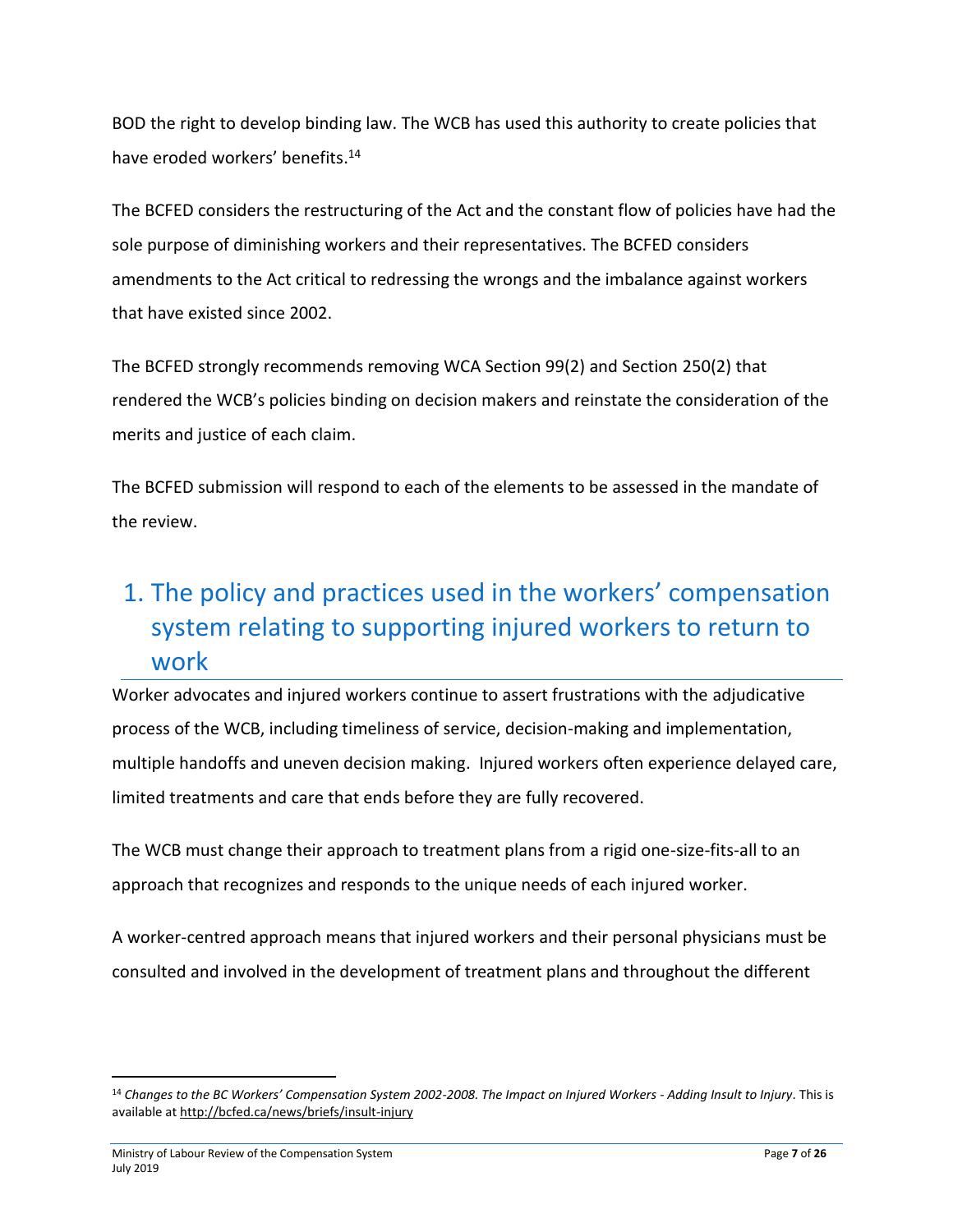stages of the plan. The WCB should be actively monitoring the service providers and checking in with the injured worker to ensure quality of the treatment.

Delays in determining eligibility can result from medical disputes, which arise when there is a difference of opinion between the treating physician and the WCB medical advisor. It is imperative that these disputes are resolved quickly.

The "Insult to Injury" report best describes the impact of the 2002 changes to the compensation system, as having led to the "virtual elimination of the WCB's vocational rehabilitation resources and programs." A fundamental role of the compensation system is to support injured workers to recover from injury and to return to the workplace, thereby restoring their ability to earn a living.

Accompanying these policy changes was a drastic cut to the vocational rehabilitation budget which was reduced from \$130 million in 2002 to \$3 million in 2006, a 98.8 % drop. <sup>15</sup> In 2018, the WCB spent \$1.7 million on vocational rehabilitation programs. After adjusting for inflation, this is still 40 % below the 2002 spending levels.<sup>16</sup>

British Columbia is the only jurisdiction in Canada other than Nunavut and Northwest Territories where there is no legislative requirement in the Act obligating employers to rehire injured workers. The closest we have is Section 16 of the WCA:

*To aid in getting injured workers back to work or to assist in lessening or removing a resulting handicap, the Board may take the measures and make the expenditures from the accident fund that it considers necessary or expedient, regardless of the date on which the worker first became entitled to compensation.<sup>17</sup>*

<sup>15</sup> : Guenther, S., Patterson, J., O'Leary, S. (2009) *Changes to the BC Workers' Compensation System 2002-2008. The Impact on Injured Workers - Adding Insult to Injury*. This is available a[t http://bcfed.ca/news/briefs/insult-injury](http://bcfed.ca/news/briefs/insult-injury) <sup>16</sup> WorkSafeBC 2018 Annual report and 2019-2021 Service Plan

<sup>17</sup><https://www.worksafebc.com/en/law-policy/workers-compensation-law>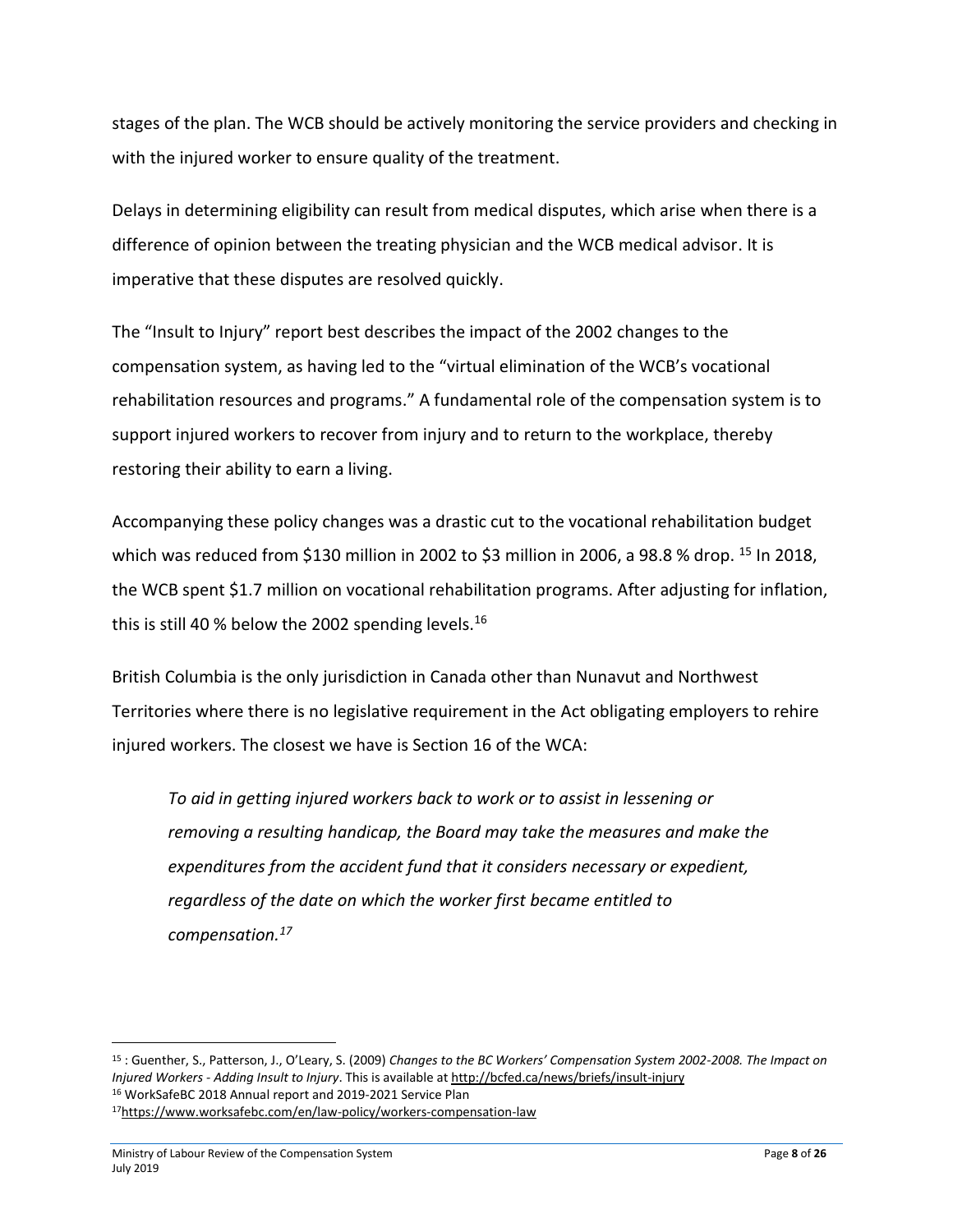Petrie, in his report "Restoring the Balance," believes this gives the WCB "wide latitude to enact policy to restore injured workers to suitable employment that is safe, productive and durable to minimize any financial losses that the worker will incur as a result of a compensable disablement."<sup>18</sup>

But rather than taking this "fair, large and liberal construction"<sup>19</sup> interpretation of Section 16, the changes implemented in 2002 resulted in the WCB writing policies which constrained the vocational rehabilitation programs rather than ensuring that workers were assisted to return to meaningful and durable work. These policies did not consider the worker's abilities, the requirements of the job, ensuring the pre-injury job was made safe and if there was a suitable job available. Rather workers are "deemed" able to return to work.

The BCFED believes it is time the WCA be amended to add a re-employment obligation thereby ensuring the WCB can enforce return to work for injured workers.

Any discussion of return to work must include consideration of the duty to accommodate. In the Rehabilitation Services and Claims Manual, Vol 2, Chapter 11, 87.00 states that "where the worker cannot return to the same job, the employer will be encouraged to accommodate job modification or alternate in-service placement." But the WCB's authority to "encourage" an accommodation by the pre-injury employer is strictly limited.

Currently in BC, the duty to accommodate falls under human rights legislation. This is a complex issue and the labour community has been discussing the pros and cons of how to fix the problem, and whether or not to amend the WCA to address the issue of duty to accommodate or not.

The panel that reviewed Alberta's compensation system recommended that the duty to accommodate go into their compensation legislation.

<sup>18</sup> Paul Petrie (March 2018) Restoring the Balance: A worker-centred approach to workers' compensation policy <sup>19</sup> Paul Petrie (March 2018) Restoring the Balance: A worker-centred approach to workers' compensation policy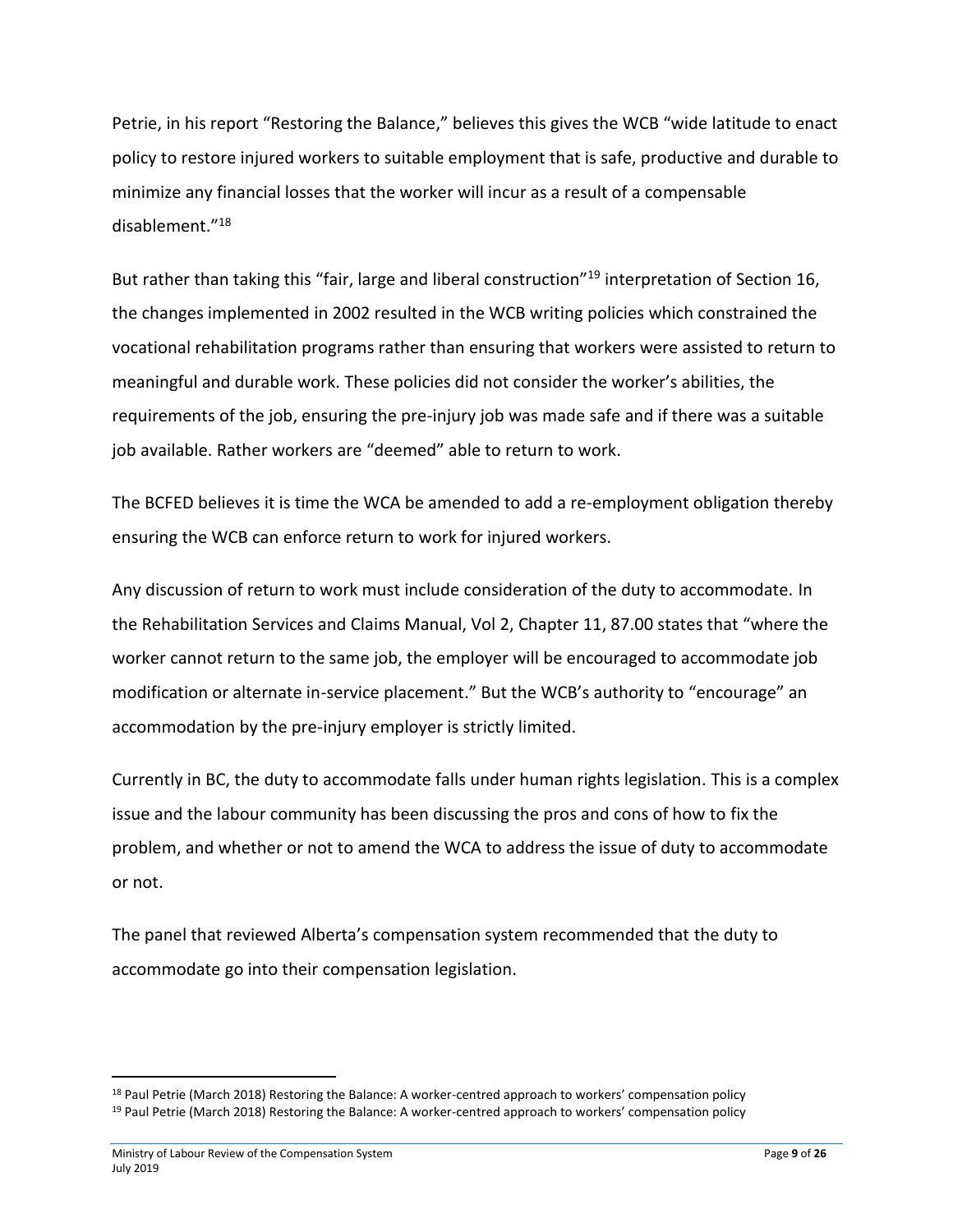*88.1(20) For the purposes of section 22 of the Alberta Human Rights Act, (a) the Board shall notify the director of the Alberta Human Rights Commission if a matter under this section is being dealt with by the Board under this section, and (b) the Appeals Commission shall notify the director of the Alberta Human Rights Commission if a matter under this section is under appeal to the Appeals Commission.*

The Human Rights Commission can then dismiss a related human rights complaint under s. 22(1.1) of the *Alberta Human Rights Act*:

*(1.1) Notwithstanding section 21, where it appears to the director at any time that a complaint (a) is one that could or should more appropriately be dealt with, (b) has already been dealt with, or (c) is scheduled to be heard, in another forum or under another Act, the director may refuse to accept the complaint or may accept the complaint pending the outcome of the matter in the other forum or under the other Act.*

It's not hard to see how this could quickly transfer a big chunk of workplace human rights jurisdiction to the Board, which is worrisome as indicated by the comments from the Alberta review panel:

*While WCB and Human Rights Commission may both hear complaints regarding duty to accommodate, WCB is required to provide the Human Rights Commission with notice that it is dealing with a dispute regarding this issue. It is not expected that parties will be able to re-argue the same issue regarding duty to accommodate before both WCB and the Human Rights Commission.<sup>20</sup>*

There is a concern that if the WCB starts enforcing human rights obligations and the duty to accommodate, that may preclude workers from pursing human rights complaints in other venues. The BCFED asks the Review Panel to closely review this matter, consider the effectiveness of such legislation in other jurisdictions and provide a workable solution that

<sup>20</sup> <https://www.alberta.ca/wcb-review.aspx>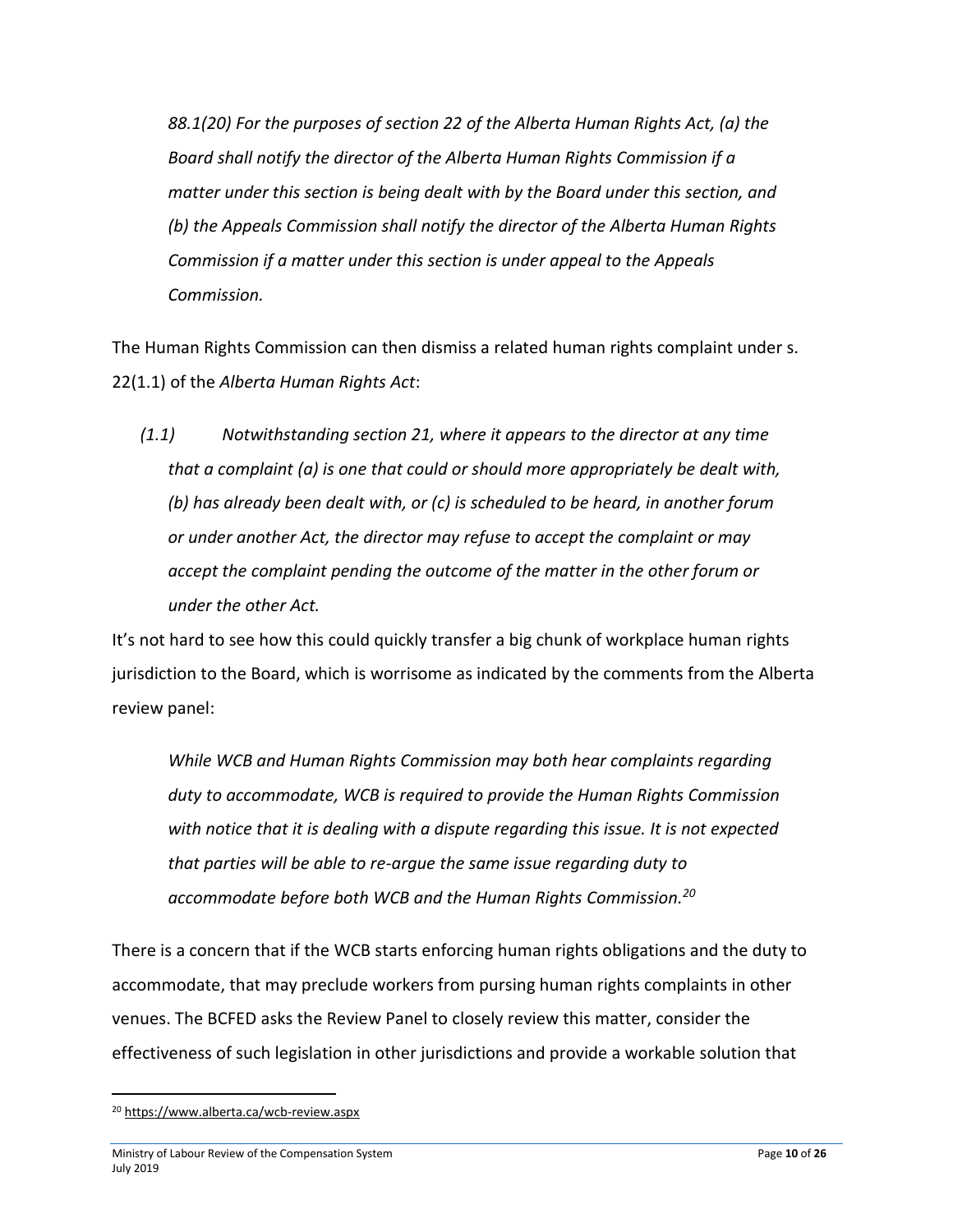would allow the Board to take effective action against employers who impede vocational rehabilitation efforts by refusing to accommodate the worker while also ensuring that workers can pursue other human rights remedies where appropriate.

## 2. An evaluation of current WCB policy and practices through a gender-based analysis plus (GBA+) lens.

The BCFED supports the consideration of the application of gender-based analysis to the workers' compensation system. Current WCB legislation, polices and practices in both compensation and prevention disadvantage workers in equity-seeking groups, including women, workers of colour, immigrant workers, workers who identify as LGBTQ2S, Indigenous and workers with disabilities.

The WCB doesn't consider differences based on gender (social factors) and sex (biological factors) in either the prevention of injuries or the adjudication of claims.

We will use Musculoskeletal Injuries (MSIs) or Activity Related Soft Tissue Disorders (ASTDs) to demonstrate the differences between the impact of risk factors and the resulting injuries between men and women. These types of injuries account for the highest number of claims in professions where the workers are predominately women, such as health care, administrative work, childcare and retail. Overuse and repetitive strain injuries rarely have a specific time of injury and are more likely to build up over time, meaning contributing factors are less clear. Less clarity as to cause has resulted in a high number of these claims being denied, leaving workers, mostly women, without compensation. No compensation for women results in greater economic burden, because women in Canada earn less than their male counterparts. In 2018, Statistics Canada found that Canadian women were making 87 cents for every \$1 earned by men.<sup>21</sup>

Women experience different types of MSIs than men, as found in research done by the Institute of Work and Health (IWH):

<sup>21</sup> <https://www150.statcan.gc.ca/n1/pub/89-28-0001/2018001/article/00010-eng.htm?HPA=1>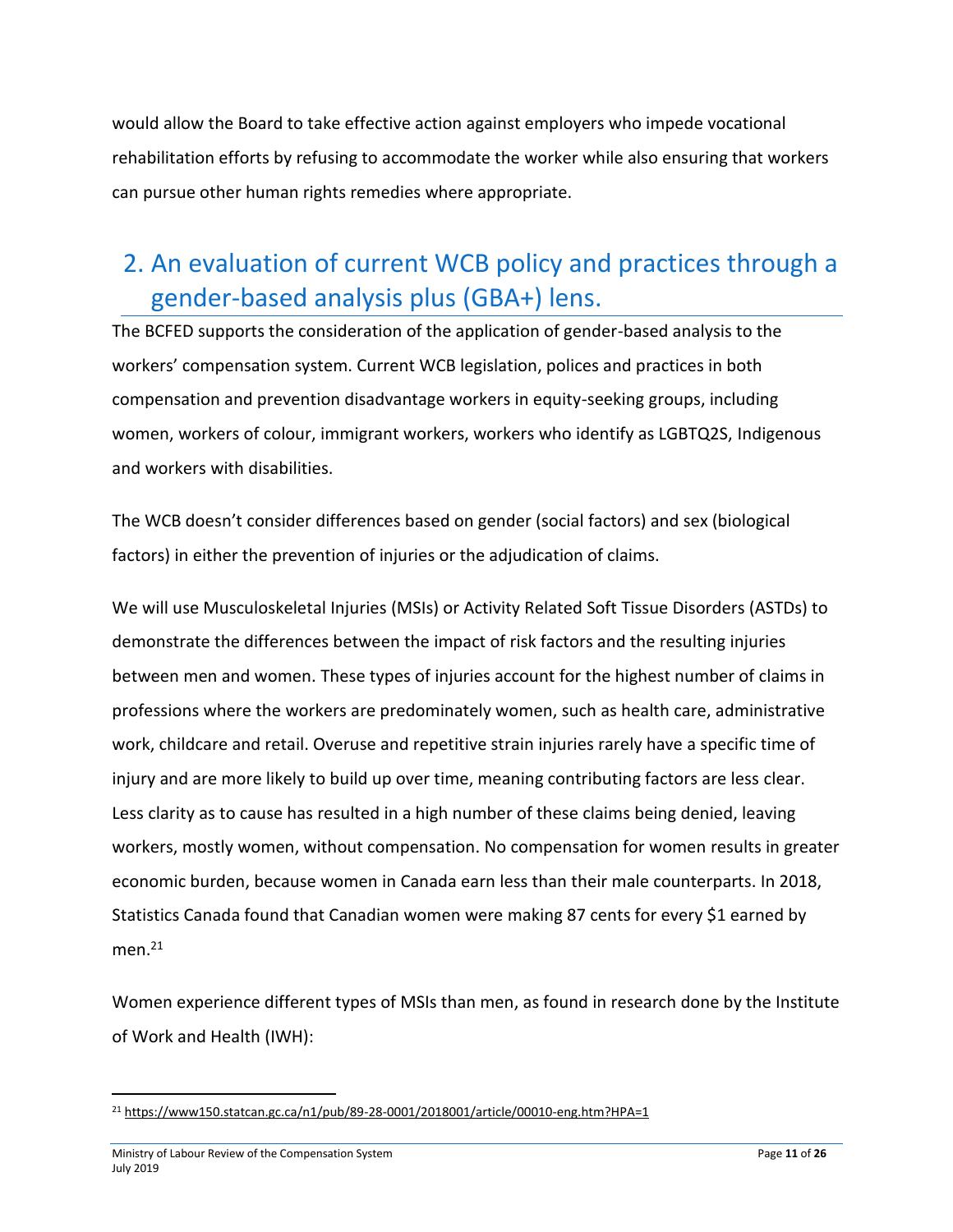*Women who do the same tasks as men often face a higher risk of musculoskeletal disorders (MSDs) in their neck and upper limbs. That higher risk may be due to both biological (sex) differences as well as differences in social roles, activities and behaviours (gender), and it's important that these differences be examined and understood in order to develop effective injury prevention approaches.<sup>22</sup>*

It would be reasonable to expect that these differences in injury patterns must be recognized in the adjudication of claims and particularly in the development of treatment plans.

In our recent submission on ASTDs, the BCFED pointed out the application of the merits and justice principle to the adjudication of ASTD claims is critical. The WCB urgently needs to update outdated policy, guidelines and practice directives that are based on American research from the 1990s. Changes are needed to ensure all risk factors that contributed to the injuries are considered and that they are adjudicated both as a physical injury and an occupational disease.

The 2018 Petrie report and our recent submission on ASTDs highlighted the need for a more comprehensive consideration of all risk factors. Petrie saw the need to look at the requirements of the ergonomic regulations mandating all employers to have an ergonomic program that focuses on preventing these injuries.<sup>23</sup>

We know that equity-seeking workers are more likely to experience workplace violence, including bullying and harassment. In 2017 the WCB received 1,699 enquiries and complaints of bullying and harassment.<sup>24</sup> Since the bullying and harassment policy was introduced in 2013 these numbers have remained the same. The BCFED and our affiliates have been lobbying for many years for improvements to the violence prevention regulations and the bullying and harassment policy.

<sup>22</sup> <https://www.iwh.on.ca/media-room/news-releases/2016-jun-23>

<sup>&</sup>lt;sup>23</sup> Paul Petrie (March 2018) Restoring the Balance: A worker-centred approach to workers' compensation policy

<sup>24</sup> <https://www.worksafebc.com/en/resources/about-us/annual-report-statistics/2017-stats?lang=en> Page 76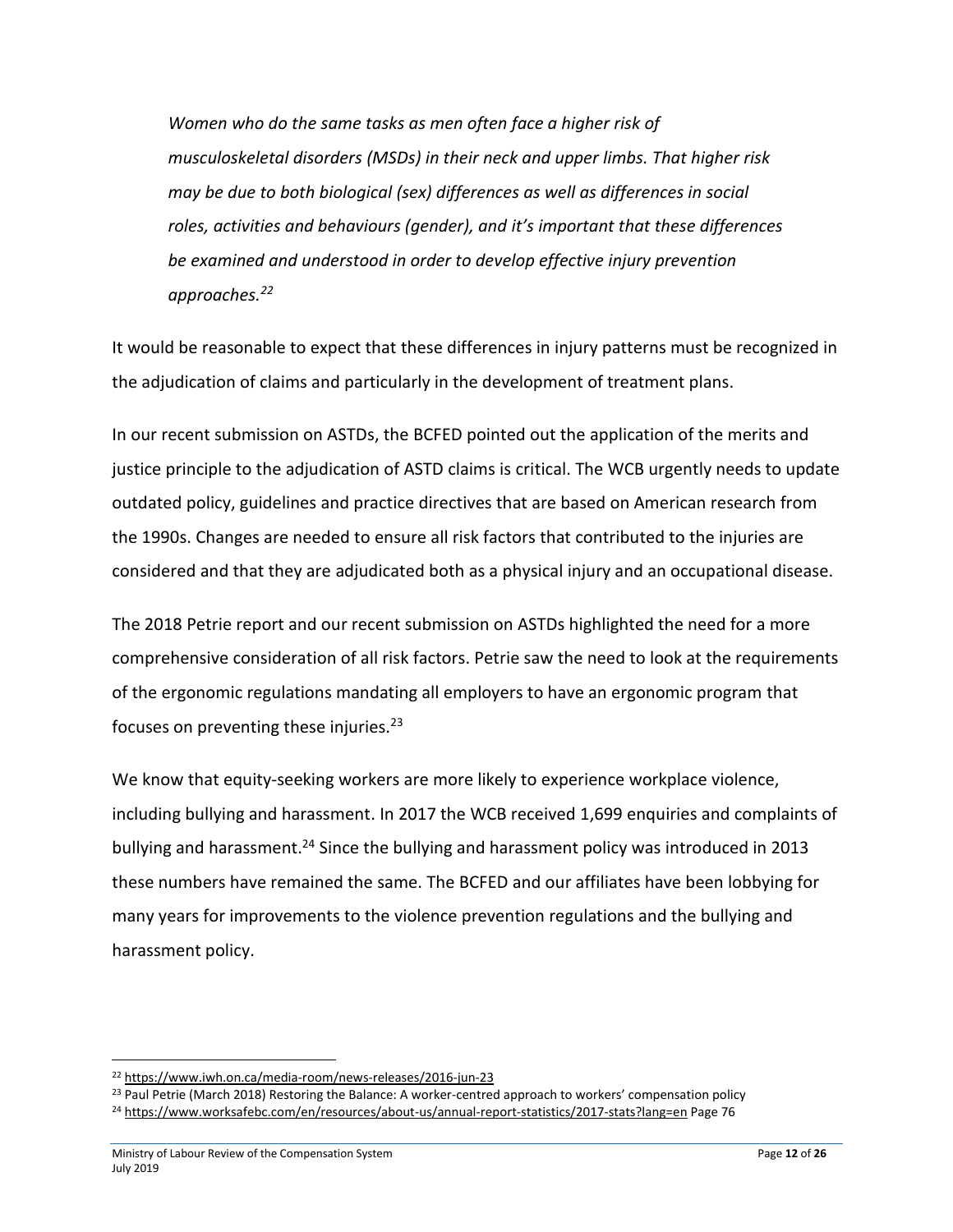Workplace violence and bullying and harassment- when not prevented -by the employer can be a cause of psychological injuries and the BCFED recommends that WCA Section 5.1 be repealed as it limits benefits for these injuries. The legislation treats psychological injuries differently than other injuries by saying they must be predominately caused by a significant workplace event, such as bullying and harassment. "Predominate cause" creates an unreasonable threshold to eligibility.

And workers must be diagnosed by either a psychiatrist or psychologist. Prior to the changes in 2012, workers with psychological injuries claims could be diagnosed by their own doctor which expedited the process and workers could be compensated and treated much quicker.

Section 5.1(1)(c) exempts mental disorders [or psychological injuries] that are "caused by a decision of the worker's employer relating to the worker's employment, including a decision to change the work to be performed or the working conditions, to discipline the worker or to terminate the worker's employment." No other injury type has such an exemption. Given the imbalance of power in favour of the employer, workers have little chance of a successful claim if their employer has not prevented incidents of bullying and harassment or inappropriate management actions.

These requirements create barriers that make these claims difficult to file for workers suffering from mental health or psychological injury. In 2018, 4,404 mental disorder claims were filed, 937 were allowed, 937 disallowed and 1,268 were suspended. These figures were provided by the WCB upon request of the BCFED. The large number of suspended files was troubling as was the explanation for the suspensions provided by the WCB:

*A significant number of claims are suspended by the worker and do not proceed through the decision-making process. This happens after the claims are registered and is generally the worker's choice to not proceed with the requirements of the claims investigation, including obtaining a diagnosis from a psychologist or psychiatrist. If the worker chooses to do so, suspended claims may proceed through the process at a later date.*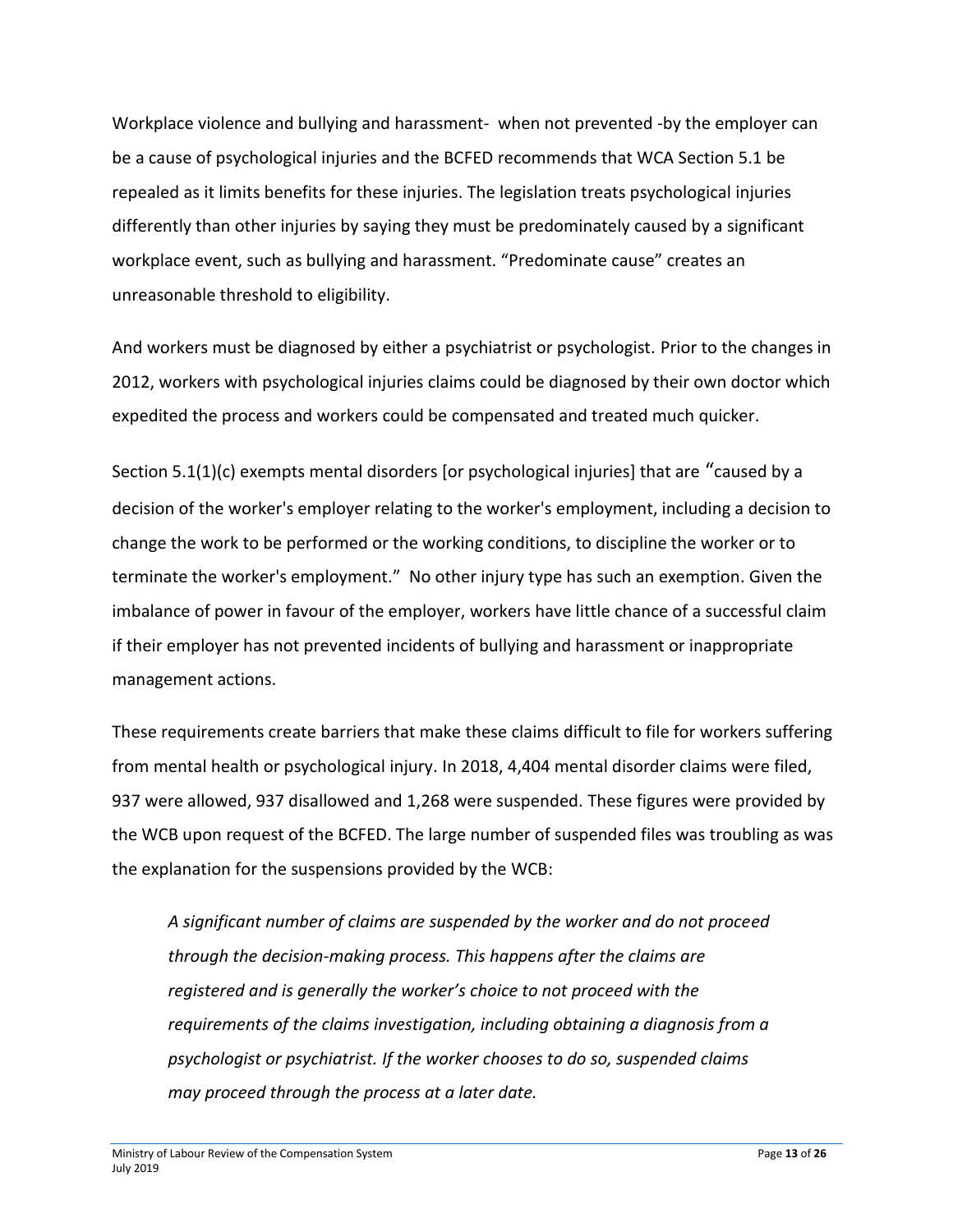These requirements create barriers that make these claims difficult to file for workers suffering from mental health or psychological injury. Injured workers are concerned about privacy as their employers have the right to see their medical records. Injured workers have reported the difficulty of having to tell their story to a completely unknown medical professional and find the medical diagnosis process invasive. For those workers from equity-seeking groups the barriers become insurmountable.

The BCFED recommends that WCA Section 5.1 be repealed.

The BCFED is pleased with the NDP government's decision in 2019 to expand the original list of presumption of psychological injuries which included occupations: correctional officers, emergency medical assistants, firefighters, police officers, and sheriffs. The list now includes emergency dispatchers, licensed practical nurses, nurse practitioners, registered nurses, registered psychiatric nurses, and health care assistants (care aides). The presumption has not gone far enough and must include all workers no matter the industry they work in. Workers in community and social services, health care workers, retail and hospitality workers must be included in the presumption legislation.

## 3. Modernizing the WCB's culture to reflect a worker-centric service delivery model

#### Changing the WCB governance

Modernizing the WCB's culture to put the focus on workers must begin with a change in governance. It is the position of the BCFED that the WCB BOD structure must be immediately be amended in legislation to ensure that the stakeholders are equally and predominately represented on the BOD.

The current composition of the BOD, as per Section 81 of the WCA, with one token worker representative, does not provide for equitable, responsible or accountable governance and decision-making at the WCB.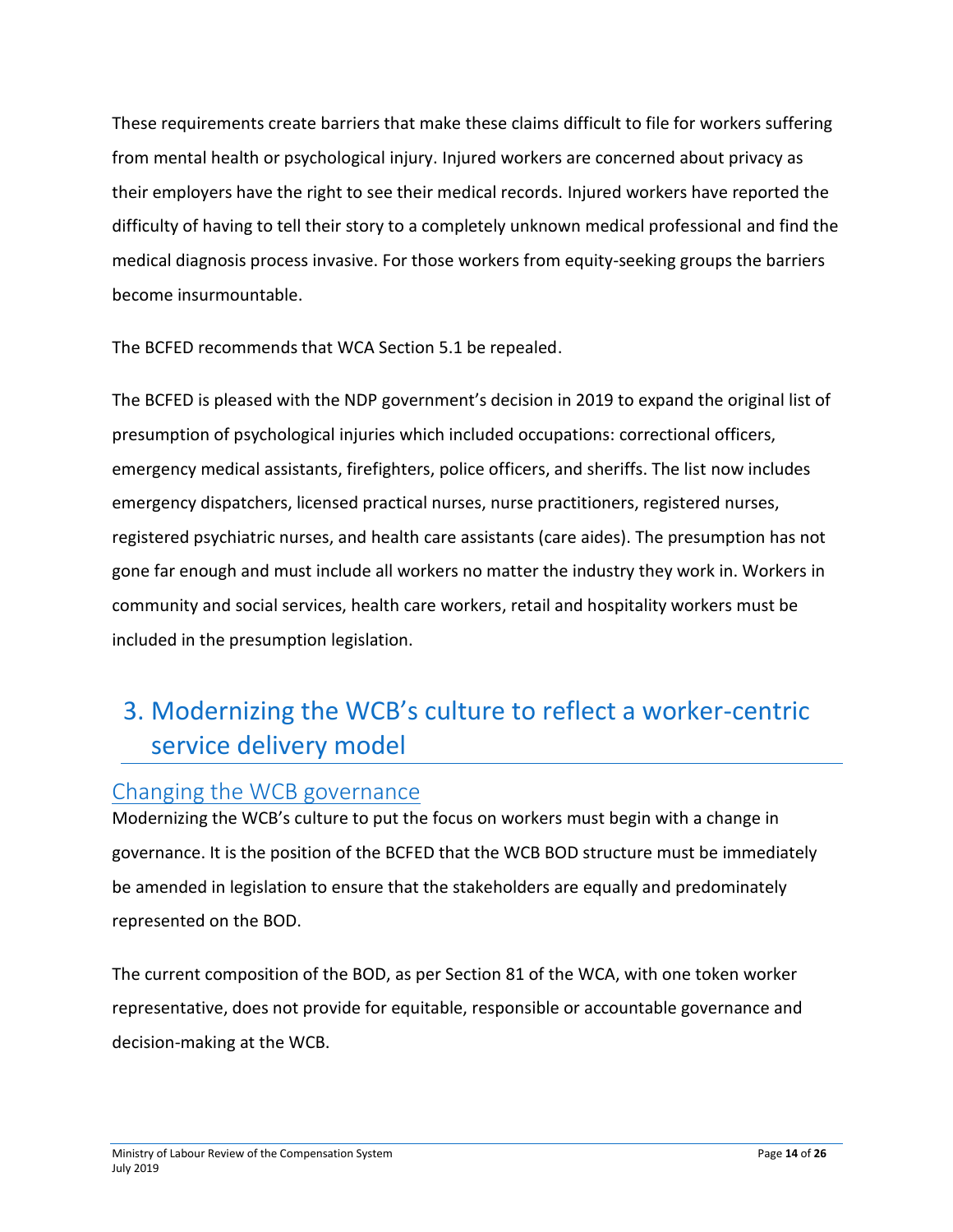The NDP government has made some changes to the BOD with the addition of a second member from the worker community. But there is only one labour representative on the current BOD. These changes have not established equity for workers, and the current BOD remains dominated by public interest positions, commonly filled with professionals, most of whom can be placed as employer representatives. BC is the only jurisdiction in Canada with only one worker representative, except for Saskatchewan, who has a three-person only Board.

This structure has eliminated the concept of workers being equal stakeholders in the workers' compensation system. In his 1988 report, reviewing the BOD's structure, reviewer Monroe made this statement of principle:

*There is no question that workers and employers have a rightful claim to a predominant position on the Board of Governors. <sup>25</sup>*

And Monroe considered the issue of professionals and public interest positions:

*Nor do we think that professional groups should have places reserved for them on the Board of Governors. Medical or other professional advice can easily be otherwise obtained. Indeed, there is some danger that the existence of "professional governors" would result in the range of professional advice being too narrow*

*While the parties with the most immediate interest should hold majority sway, the broad public perspective should have a formal say. Related to the foregoing is the realization that in both historical and modern terms, the Workers' Compensation Act is an enormously important piece of social legislation. Certainly, the Act is very much concerned with occupational health and safety in individual industrial enterprises, and with claims for compensation by individual* 

<sup>&</sup>lt;sup>25</sup> [https://www.wcat.bc.ca/research/WorkSafeBC/WSBC\\_Hist\\_Rpt/1988%20Munroe%20Report%20\(Complete\).pdf](https://www.wcat.bc.ca/research/WorkSafeBC/WSBC_Hist_Rpt/1988%20Munroe%20Report%20(Complete).pdf) Page 4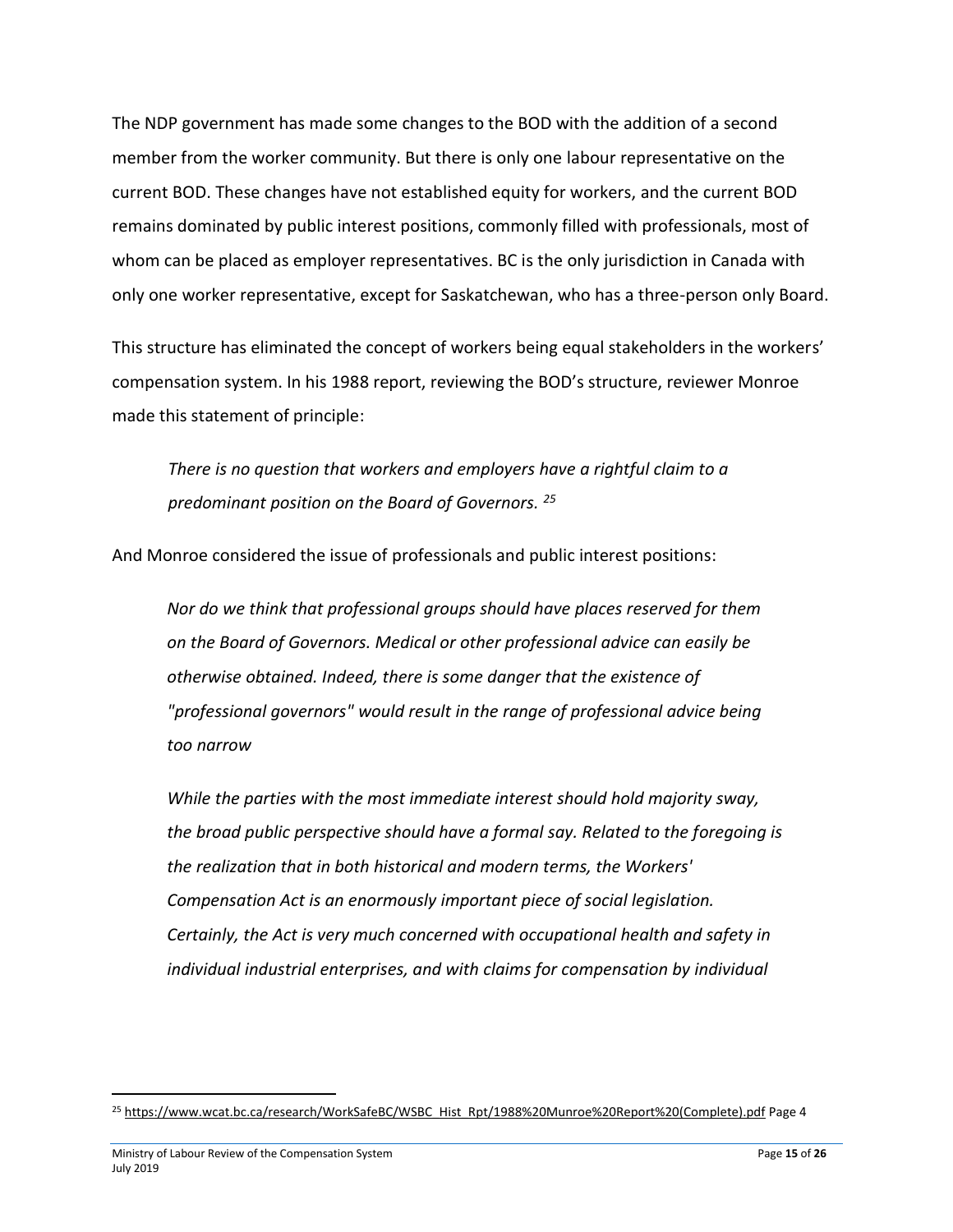*workers who have suffered job-related illnesses or injuries. But the Act is also the embodiment of a social principle in which society as a whole has a stake.<sup>26</sup>*

The BCFED recommends the following structure for the WCB BOD, in keeping with the other jurisdictions in Canada:

- 1 chairperson appointed in consultation with both stakeholder groups;
- 3 worker representatives appointed from recommendations provided by labour;
- 3 employer representatives appointed from recommendations provided by employers; and
- 3 public interest representatives including 1 injured worker, 1 actuarial, and 1 legal expert in human rights appointed in consultation with the stakeholders.

The voice of the injured worker, the true customer of the workers' compensation system, is a valuable addition to the BOD, keeping the organization on track with respect to their social responsibility and to help shift to the worker-centred approach.

In BC we have a vigorous consultation process, largely as a result of years of lobbying by the BCFED and our affiliates. The Practices and Policy Consultation Committee (PPCC) is mandated to provide advice on compensation policy development and regulatory amendments. The PPCC consists of equal numbers of employer and worker representatives and senior WCB staff.

The BCFED concurs with the Alberta compensation review panel, who recommended that members of the BOD also sit on PPCC.<sup>27</sup> At a minimum this should be a labour and an employer BOD representative. This committee provides an excellent opportunity for the BOD to hear directly about issues and concerns from workers and employers rather than through the filtered lens of senior staff.

<sup>&</sup>lt;sup>26</sup> [https://www.wcat.bc.ca/research/WorkSafeBC/WSBC\\_Hist\\_Rpt/1988%20Munroe%20Report%20\(Complete\).pdf,](https://www.wcat.bc.ca/research/WorkSafeBC/WSBC_Hist_Rpt/1988%20Munroe%20Report%20(Complete).pdf) Page 4 <sup>27</sup> <https://www.alberta.ca/wcb-review.aspx>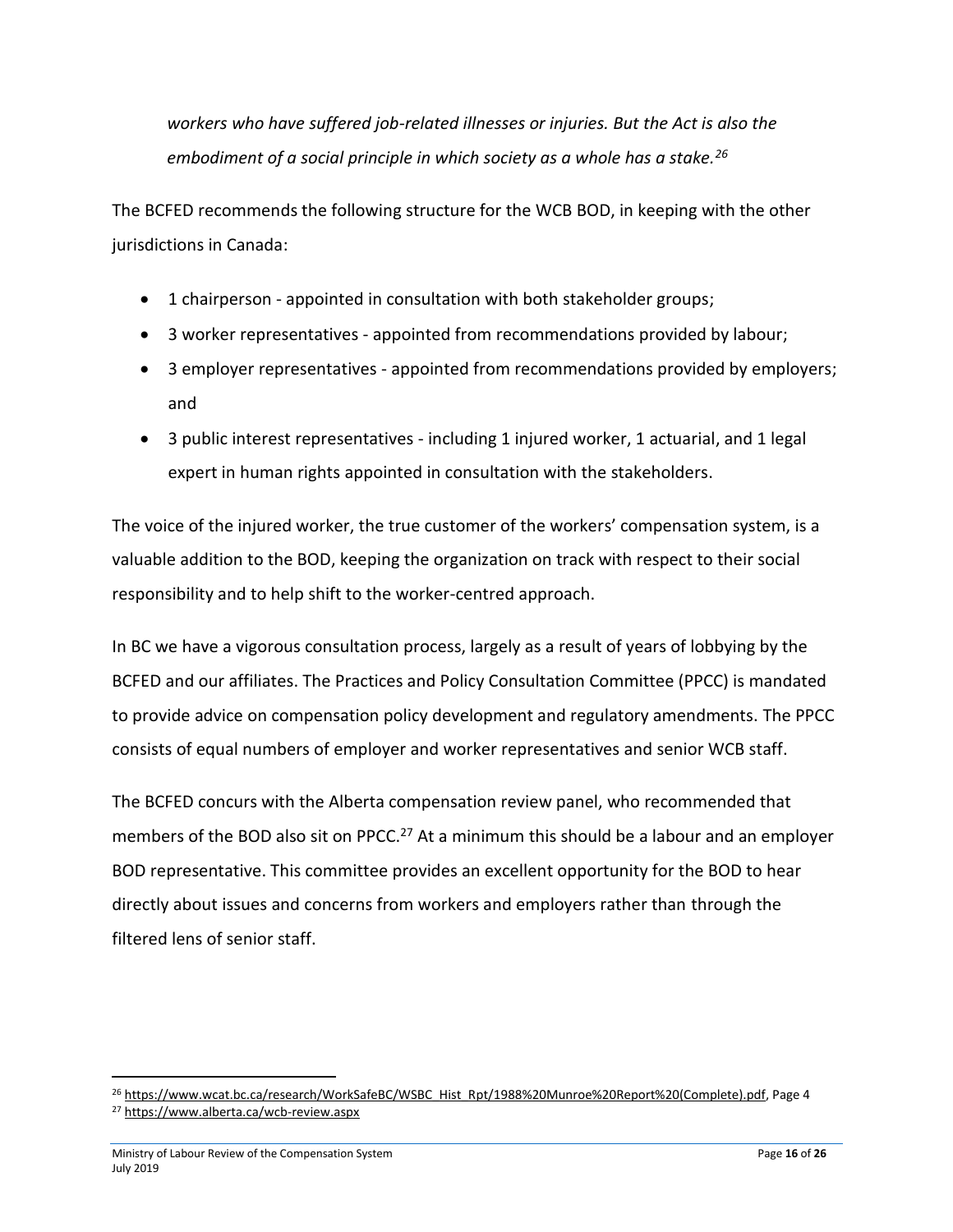The BCFED recommends that members of the WCB BOD, likely a labour and an employer representative, sit on the PPCC committee.

#### Changing the name

In 2002, as part of the sweeping changes to the compensation system the WCB rebranded itself to be "WorkSafeBC." This was a marketing ploy, intended like all the other changes to diminish workers. "WorkSafeBC" represents the erosion of benefits for injured workers and the name puts an onus on workers to "work safe" rather than on employers to provide safe work.

The BCFED and our affiliates have passed unanimous resolutions at every convention since 2002, urging members to use the legal name, Workers' Compensation Board or the WCB and not use the term "WorkSafeBC." Unfortunately, over 18 years, the term "WorkSafeBC" has worked its way insidiously into the common lexicon and vocabulary.

The BCFED strongly recommends changing the name of the organization back to the legal name Workers' Compensation Board or WCB as an important step in moving the organization to a worker-centred approach.

#### Integration of the compensation system and prevention services

The BCFED strongly supports a more robust integration of the compensation system and prevention services.

Indeed, the Pineo report recognized the fundamental link between compensation and prevention:

*Another matter to which the Committee devoted considerable attention, one which we think should be given a very prominent place as an essential element in an adequate compensation system, is that making provision for bringing about conditions which tend to the reduction of industrial accidents. <sup>28</sup>*

<sup>28</sup> <https://www.worksafebc.com/en/resources/about-us/reports/pineo-report?lang=en>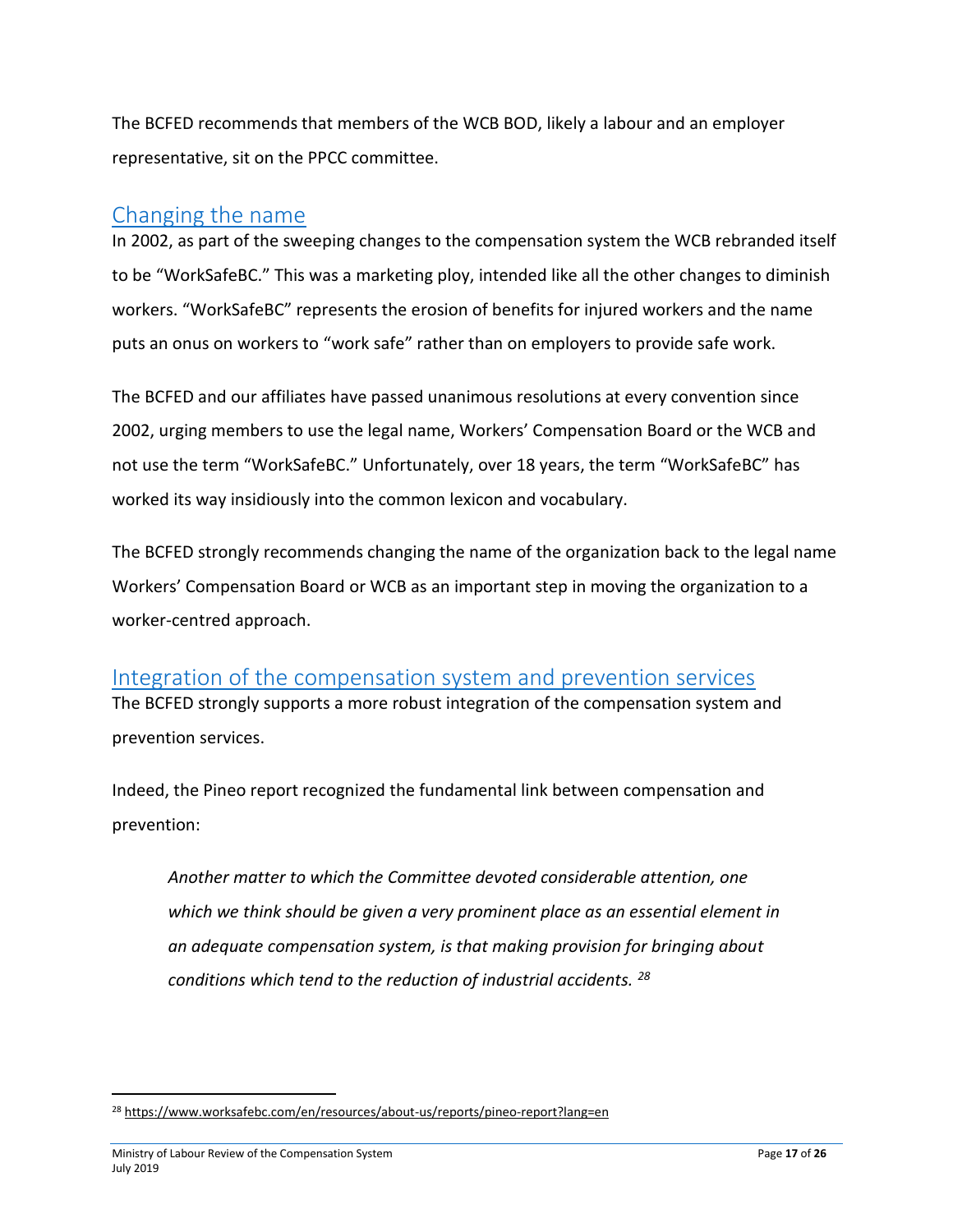From 1917 to 2001, BC was considered a leader in health and safety law and policy. BC's Occupational Health and Safety Regulation (OHSR) also underwent drastic cuts after 2001 when the Liberal government committed to reducing "red tape" by at least one-third, removing hundreds of important, prescriptive health and safety regulations. The WCB has consistently replaced prescriptive regulations with performance-based regulations and in recent years began a trend of creating "policies" for issues that should be properly included in the regulation, for example, the Bullying and Harassment policy that has done little to reduce these incidents.

We have already mentioned the disconnect between the adjudication of ASTDs and the requirements of the ergonomic regulation to prevent these injuries.

BC has one of the best ergonomic regulations in Canada, after a 10- year fight by the labour movement pushing back against vehement opposition from employers, resulted in the implementation of the ergonomic regulation in 1999.

In a meeting with the labour representatives from the PPCC and prevention services to discuss our concerns about the prevention activity in the enforcement of the ergonomics regulation, the WCB admitted they should be putting more resources into enforcing employers' compliance. In 2017, out of 35,000 inspection orders, about only 275 were written on ergonomic issues. This lack of prevention activity is particularly worrisome given that in 2017, ergonomic-related claims made up 35% of time loss claims and 20% of total claims costs, the largest category of claims.<sup>29</sup>

The BCFED recommends the WCB:

- begin a vigorous enforcement campaign to enforce the ergonomic regulation;
- develop a policy to require all ASTD claim adjudication to include an investigation into the employer's compliance with the ergonomic regulation; and

<sup>29</sup> WorkSafeBC 2017 statistics report, pages 70-71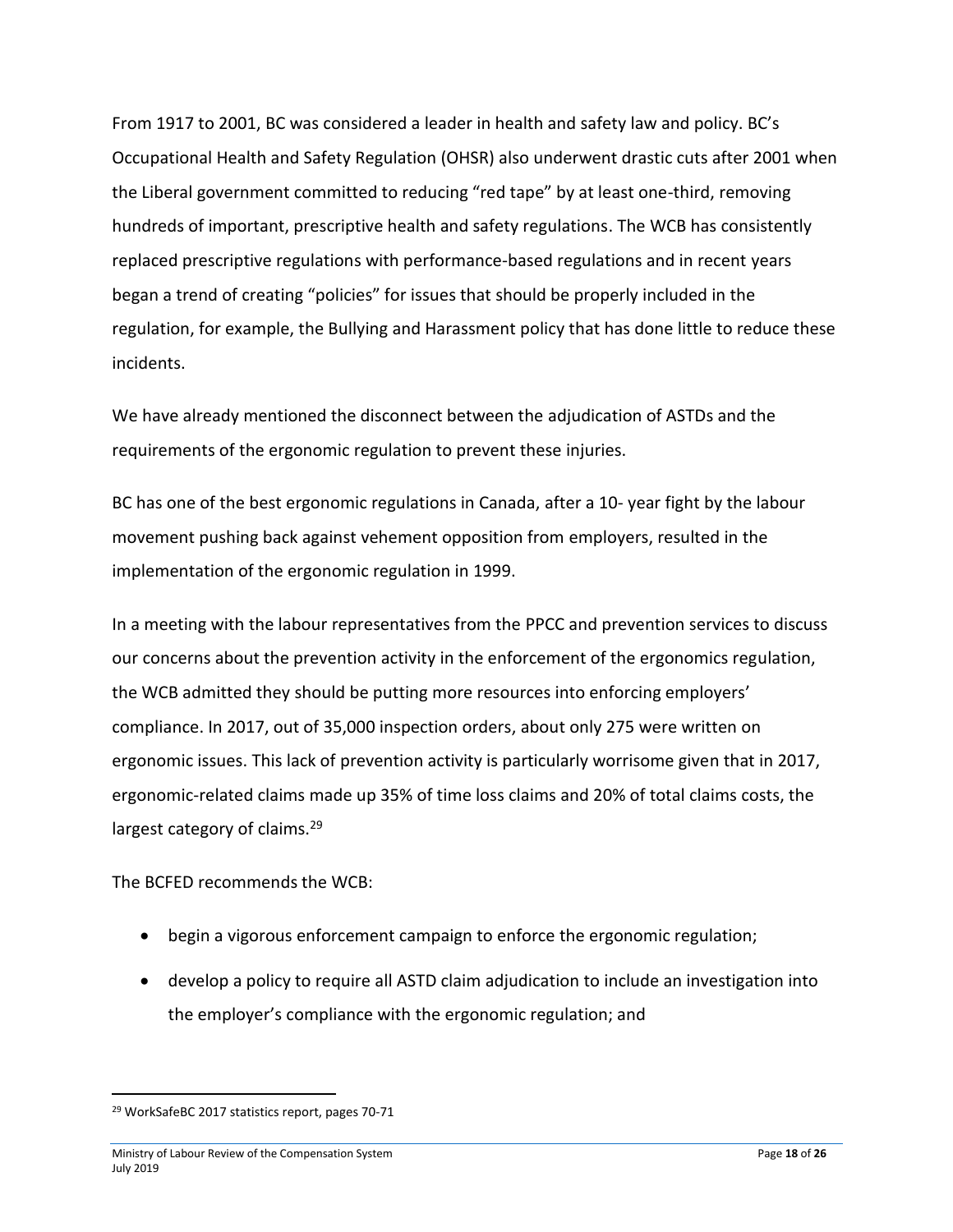• increase the number of ergonomists to provide education, expertise and support to the WCB prevention officers who will be involved in the enforcement campaign.

Prevention officers have reported they are concerned about a lack of expertise in ergonomics when they are conducting inspections. The WCB lacks professional support with only a small number of ergonomists to provide services to employers and to inspection officers.

The worker-centred approach must be applied to prevention and the BCFED believes the following recommendations will assist in this goal:

- the WCB must develop strong prescriptive regulations that are easily understood by all parties;
- the WCB must discontinue the trend to create policies on health and safety hazards that should be in regulation; and
- the WCB must allocate more resources to prevention services, thereby ensuring there are well-trained officers on the ground enforcing regulatory requirements, writing orders and being supported to recommend penalties for non-compliance.

A worker-centred service delivery model must ensure the respectful treatment of injured workers at all stages of the claims process. Injured workers report they are treated with suspicion, are unable to regularly contact their case managers, voice messages are unanswered, and steps in the claim process are not clearly explained. We have also heard that some staff have been rude and insensitive when communicating with injured workers. One of the foundational principles of the compensation system is that it is no-fault, but it seems that we have moved from that to a system now based on blaming and shaming injured workers.

The BCFED strongly recommends the WCA be amended to include a code of conduct to ensure changes to the attitudes, expectations and behaviour of all parties. After the 2017 review, Alberta chose to add a code of conduct to its *Workers' Compensation Act* providing direction to workers, employers and the WCB on appropriate ways to interact.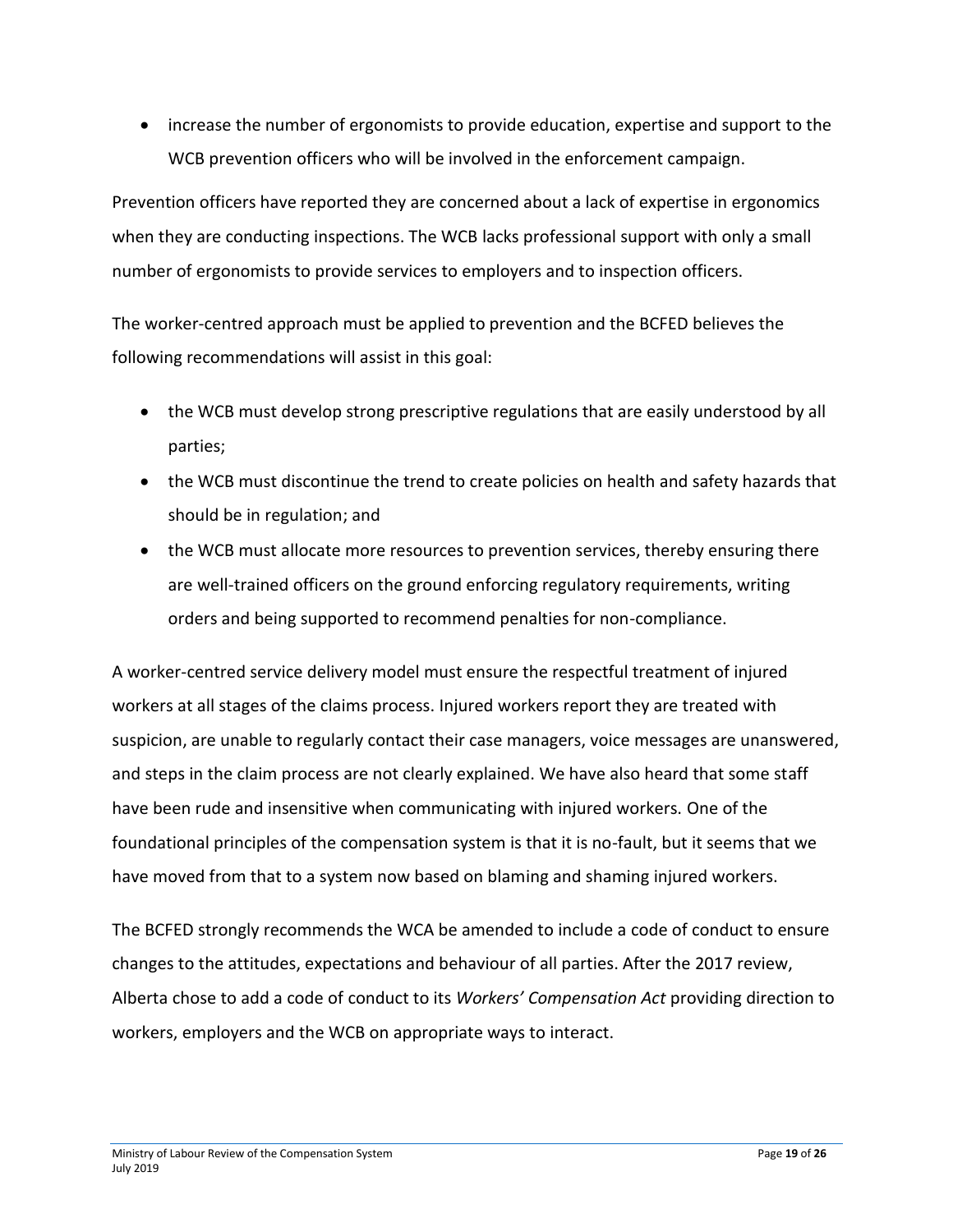Modernizing for a worker-centric service delivery model requires the WCB to provide claims processes that are clear, accessible and understandable for injured workers and their advocates.

Modernizing the service delivery model requires a thorough evaluation of the case management process for injured workers.

This brings up the matter of appropriate resources allocated to provide timely and full service to injured workers and their advocates.

The BCFED recommends the following to increase the effectiveness of the WCB's claims management system:

- education of all WCB staff, including upper management, regarding the social/humanitarian purpose of the workers' compensation system and appropriate, respectful treatment of injured workers and their advocates;
- provide enough staff to meet deadlines in a timely manner;
- encourage staff to use their skills and knowledge to use a holistic and consultative approach with injured workers, their advocates and their union; and
- ensure there is effective communication and information sharing with the injured worker and their advocate throughout the claim process.

## 4. Improved case management

We have already discussed in the previous section the importance of shifting the relationship of compensation staff in their interactions with injured workers.

The BCFED wants to be clear that we are not finding fault with the front-line workers of the WCB. In fact, many members of the Compensation Employees' Union (CEU) provide excellent service to injured workers. We have focused on the systemic and organizational structures that have removed their decision-making abilities in favour of the strict application of WCB policies.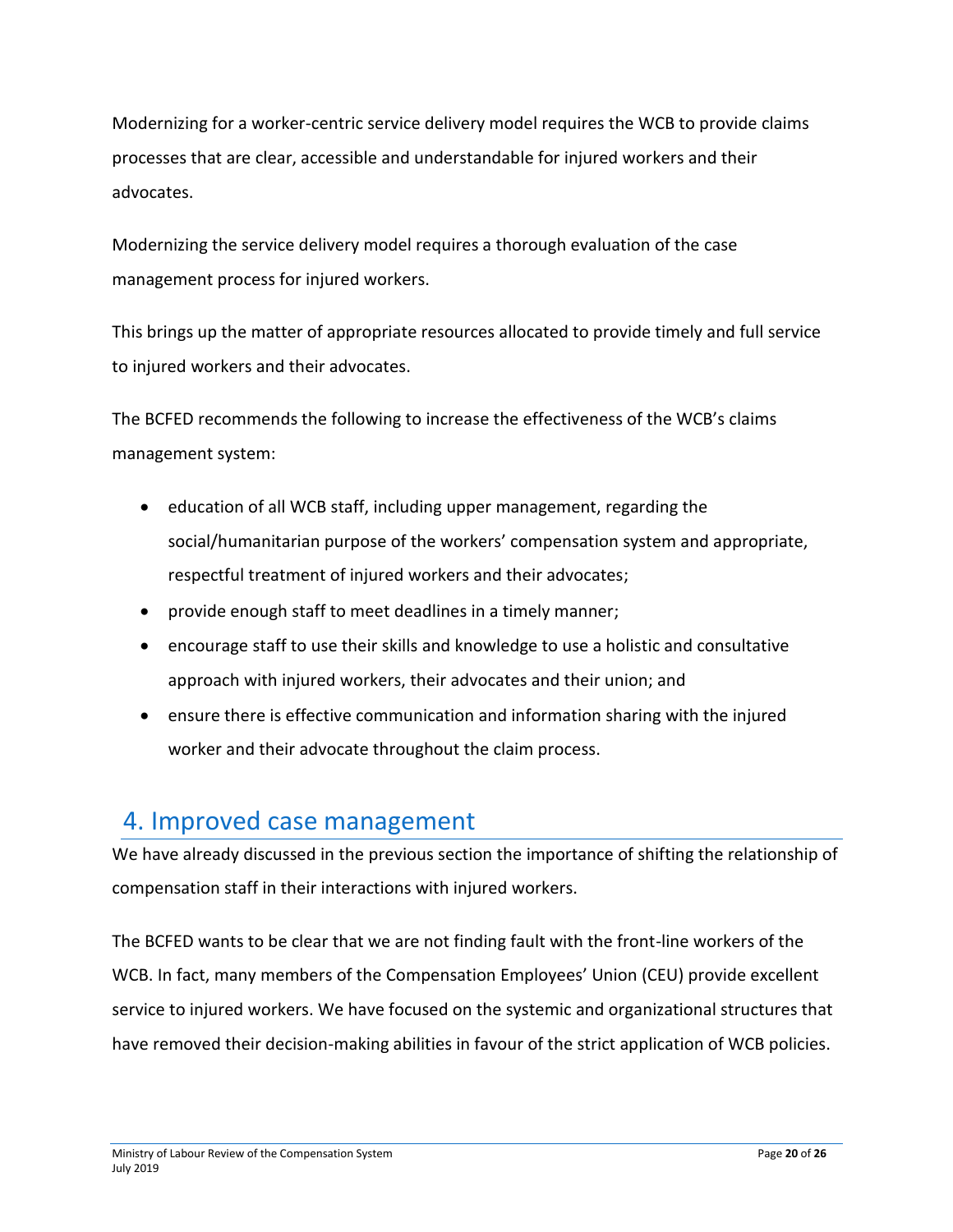Staff have been without education, training, resources and supports required to adequately serve the needs of injured workers.

According to the CEU, the workloads of case managers and vocational rehabilitation consultants are unsustainable. Some workers are receiving hundreds of calls a day. Staff who are away on vacation or off on sick leave are not replaced and the work is simply distributed amongst coworkers. WCB staff are frustrated that more importance is placed on collecting data than the quality of their work. This impedes their ability to provide excellent service to injured workers. The CEU is concerned about the impact of these issues on their members' psychological health.

The BCFED recommends that the BOD direct the WCB to increase funding to hire more case managers, vocational rehabilitation and administrative staff.

The WCB compensation system must ensure that there is respect for and value placed on the evidence of workers, respect that workers have valuable information regarding their injuries, their treatment options and their vocational rehabilitation plan.

In her study, Preserving Workers' Dignity in Workers' Compensation Systems: An International Perspective, Katherine Lippel quotes one of her former studies:

*A Quebec study [Lippel, 2007] identified three primary issues that explained many of the negative health consequences reported by the workers: stigma, imbalance of power and lack of social support. Workers, including some workers whose claims had been accepted without contestation, reported being ''treated like a criminal'' or feeling like David confronting Goliath. They expressed with 93 different terms the negative emotions associated with the process; positive experiences were expressed in 23 terms, including feeling ''lucky'' to have been supported by their union or ''proud'' to have made it through the process. <sup>30</sup>*

The BCFED concurs with the position of the BCGEU in their submission on improvements that need to be made to the claims review and appeals systems. The review and appeals system that

<sup>30</sup> American Journal of Industrial Medicine 55:519–536 (2012)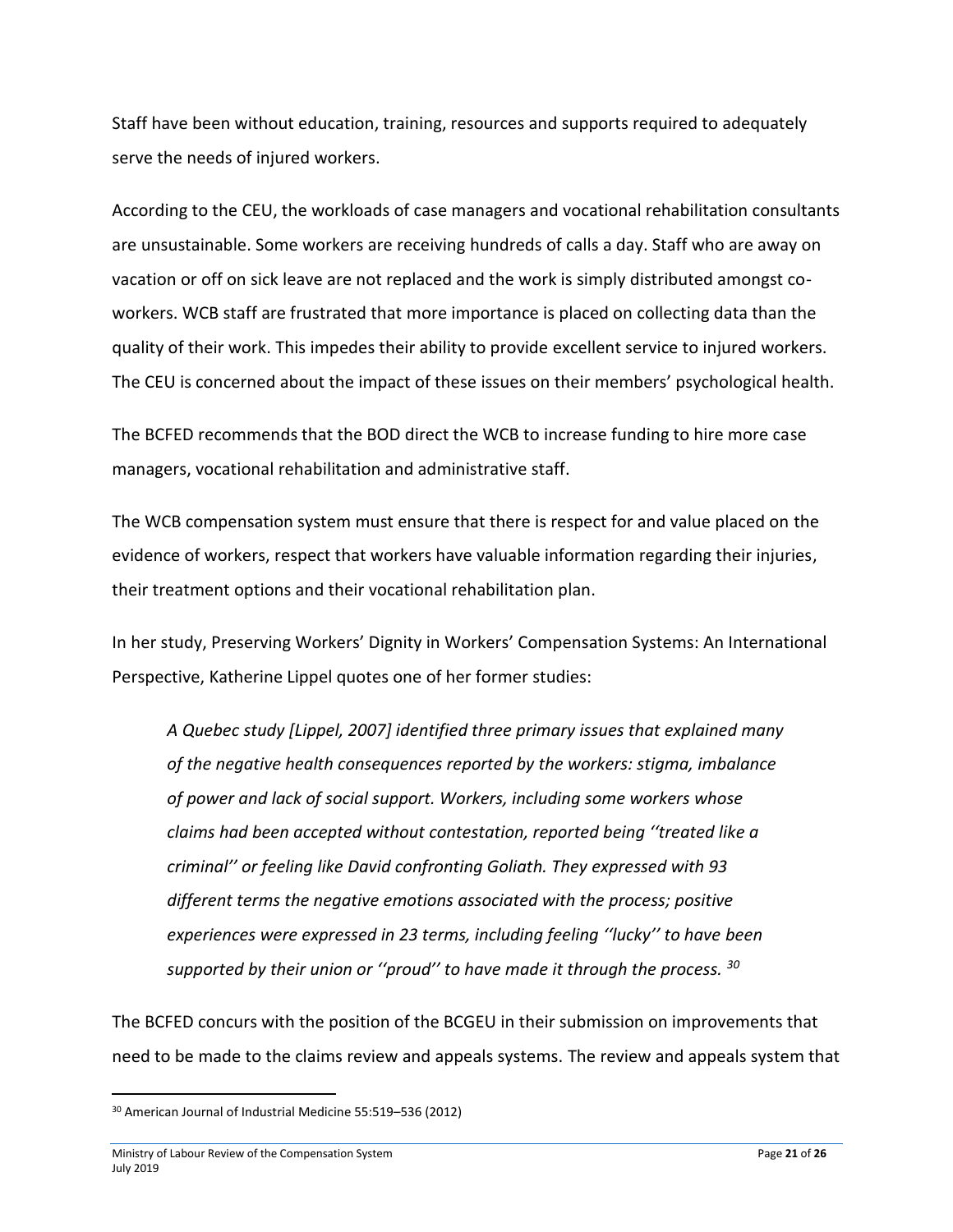was introduced in 2002 became increasingly complex, and inaccessible to injured workers. Decision are being made that are not easily understood and this along with repeated delays in the review/appeals system has led to increased frustrations for injured workers and their advocates. The BCFED agrees with the BCGEU submission that legislation must be amended to enable the Workers' Compensation Appeal Tribunal to reconsider decisions on the basis of common-law grounds and not be restricted only to new evidence.

# 5. Steps to increase confidence of workers and employers in the workers' compensation system

Paul Petrie in his report listed examples he heard from the worker community regarding claims suppression:

- threats of dismissal if a worker filed a claim for wage loss;
- assigned to non-productive "work" in the lunchroom;
- punch in on time clock and allowed to go home for the day; and
- use of mandatory drug testing when reporting an injury as a means of suppressing a claim.<sup>31</sup>

Claims suppression are illegal under Part 3, Division 10 Section 177: Employer or supervisor must not attempt to prevent reporting" of an injury, an illness or a death.

As Petrie was mandated to review compensation policy, he was to able make only recommendations to amend policy # 94.20 which addresses violations under Section 177.

The BCFED considers that workers must be protected against discrimination and retribution under legislation.

The BCFED recommends WCA Part 3, Division 6, Prohibition Against Discriminatory Action must be amended to address the following:

<sup>31</sup> [https://www.worksafebc.com/en/resources/about-us/reports/restoring-balance-worker-centered-approach?lang=en,](https://www.worksafebc.com/en/resources/about-us/reports/restoring-balance-worker-centered-approach?lang=en) P. 32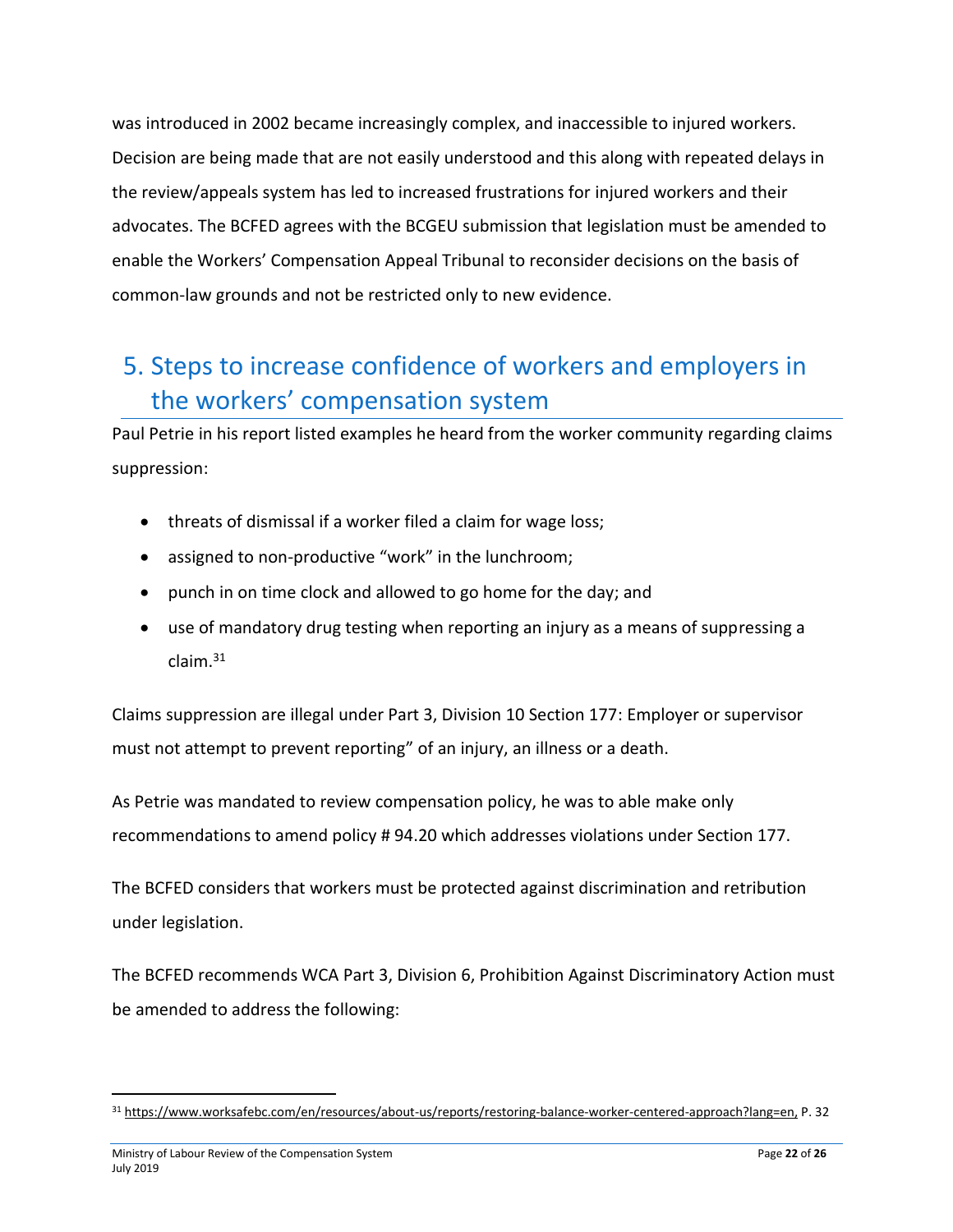- include protections from discriminatory action for injured workers filing compensation claims as well as for claims suppression by the employer; and
- allow the WCB to collect discriminatory action awards from the employer on behalf of the worker and hold in trust pending the outcome of an appeal.

The Alberta compensation system review recommended an amendment to the WCA to provide for a statutory review every five years. When asked workers, employers and other stakeholders all wanted to be sure that the system was keeping up to date. A mandated review is seen as an effective way to ensure this happens. Some other jurisdictions have legislated regular reviews, such as Saskatchewan every five years, Newfoundland and Labrador every five years and Manitoba every 10 years.

The legislative review process is more reactive, responding to external pressures such at Coroner's Inquest recommendations, worker fatalities or serious injuries, change in other jurisdictions. A mandated review schedule will increase the confidence of workers and employers in the legislative process.<sup>32</sup>

Therefore, the BCFED recommends the WCA be amended to mandate a review of every five years.

## 6. How to manage the surplus

While worker benefits have been drastically reduced by 13%, the WCB surplus has grown. Currently, \$6.5B is held in reserve and means the WCB is funded to 155%, well over their target of 130%. In addition to the reserves, there is a \$2.9B surplus. The employers, meanwhile, have the lowest base assessment rate in Canada at 1.55%. This is an outrage. While injured workers have paid the price in reduced benefits and supports since 2002, all in the name of cost-cutting, the profits for this public organization mirror those of private industry.

Employers are pushing to have the surplus returned to them even though most of the surplus comes from investments. The BCFED strongly disagrees with the employers' position and in our

<sup>32</sup> <https://www.alberta.ca/assets/documents/WCB-Review-Final-Report.pdf>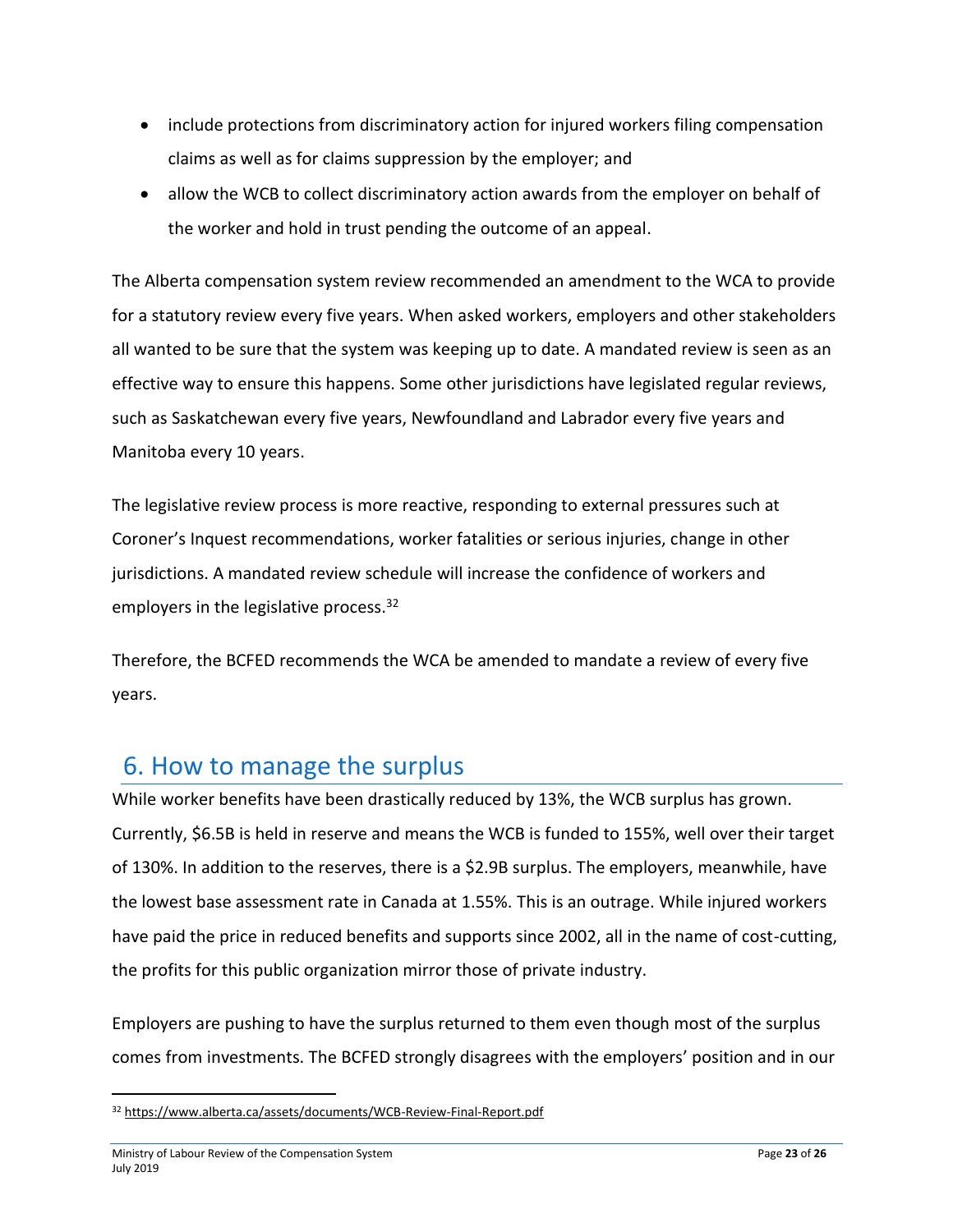oral submission presented legislative amendment recommendations for spending the surplus by increasing investments in injured workers:

- base all benefits on 100% of net earnings; top priority;
- adjust benefits according to CPI every six months;
- payment of interest on amounts owed to the worker;
- pension reform; Loss of Earnings, Permanent Functional Impairment, the dual system and reinstatement of lifetime pensions;
- provide that chronic pain is assessed and compensated like other disabilities;
- establish an independent Fair Practices Office to restore worker confidence in the fairness of the compensation system;
- establish an Independent Medical Panel that administers the Independent Medical Examination process;
- create a worker health and safety center modelled on the Occupational Health Clinics for Workers in Ontario whose mandate is to offer a worker-centred and communitybased approach to medical evaluation and treatment for injured workers. Such a model would be very different than the for-profit, private services that are currently used by the WCB; and
- the BCFED be funded as a certification partner in order to add balance and worker equity in the oversight of the COR program.

The BCFED believes it is crucial that this review provides an opportunity for us to understand the effect of the 2002 legislative and policy changes not only for injured workers but for all of society.

Employers paying less and shirking their responsibilities have resulted in the public purse picking up the pieces as injured workers move from productive, tax paying participants in the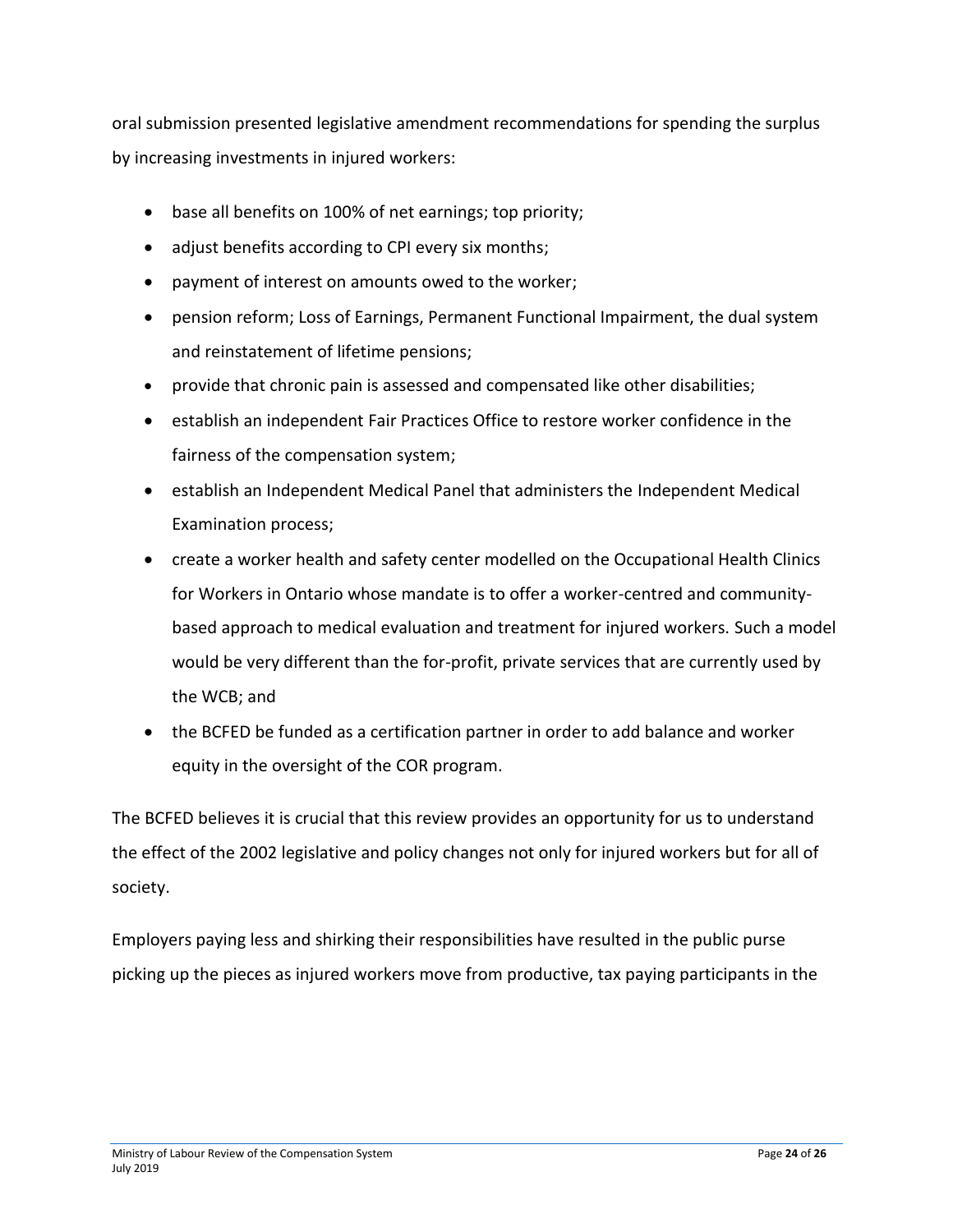economy to a reliance on public supports. The reliance on the public system has been termed the "welfarization" of disability income.<sup>33</sup>

In 2010, the Ontario Network of Injured Workers Groups conducted an "Injured Workers and Poverty Survey." Over 300 injured workers completed the survey. The survey found that nearly 90% of injured workers had full-time jobs when they were injured and post-injury, only 9% were working full-time. There was a notable decrease in their annual wages and a 52% increase in low-income wage earners.

The study found there were drastic consequences as injured workers and their families journeyed into poverty:

- increased reliance on foodbanks;
- no longer could afford to have a vehicle;
- family breakdown;
- half of the injured workers had to sell their homes and move into cheaper accommodation;
- physical and mental health deteriorated and 80% of the respondents felt their health was "fair" or "poor";
- over half of respondents said they could not afford to buy prescriptions;
- two-thirds of the injured workers reported they were not able to get all the health services they needed post-injury and they had to rely on their families for care; and
- injured workers had feelings of guilt, shame and desperation.<sup>34</sup>

No such research has been done in BC, but we would be naïve to think the same does not hold true here. Anecdotally, worker advocates have reported a steady increase in the number of injured workers seeking support from the public system including access to: public health care,

<sup>33</sup> <https://metcalffoundation.com/wp-content/uploads/2013/12/Welfareization-of-Disability-Incomes-in-Ontario.pdf>

<sup>34</sup> <https://injuredworkersonline.org/resources/papers-and-presentation/page/2/>